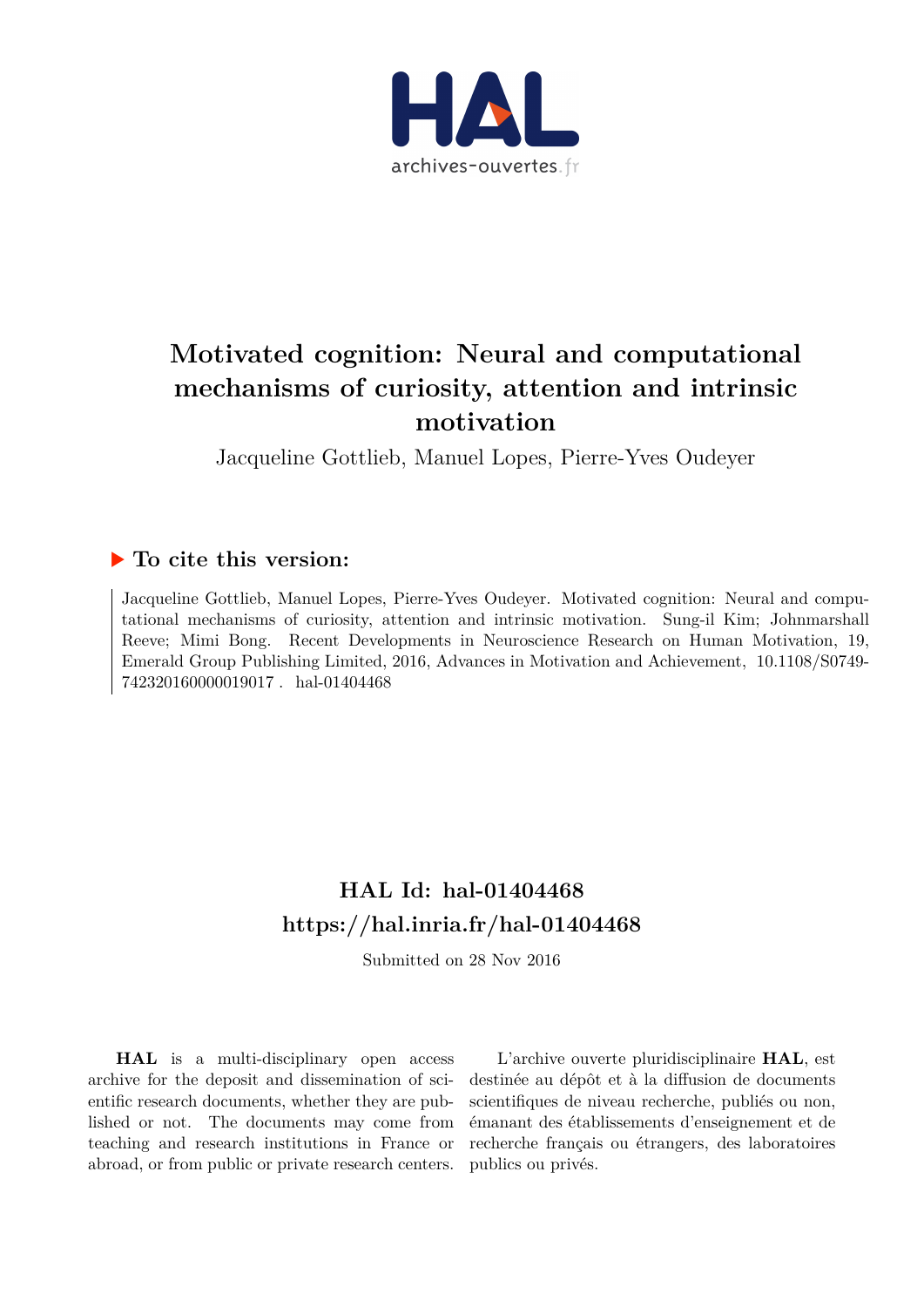| Title:                       | <b>Motivated cognition: Neural and computational</b><br>mechanisms of curiosity, attention and intrinsic<br>motivation                                                                                                                                         |
|------------------------------|----------------------------------------------------------------------------------------------------------------------------------------------------------------------------------------------------------------------------------------------------------------|
| <b>Authors:</b>              | Jacqueline Gottlieb <sup>1,2</sup> , Manuel Lopes <sup>3,4</sup> and Pierre-Yves<br>Oudeyer <sup>3,4</sup>                                                                                                                                                     |
| <b>Author affiliation:</b>   | Department of Neuroscience, Columbia University <sup>1</sup> ,<br>Kavli Institute for Brain Science, Columbia University <sup>2</sup> ,<br>Inria, France <sup>3</sup> , Ensta-ParisTech, France <sup>4</sup>                                                   |
| <b>Corresponding author:</b> | Jacqueline Gottlieb, PhD<br>Department of Neuroscience<br><b>Columbia University</b><br>1051 Riverside Drive,<br>Kolb Research Annex, Rm. 569<br>New York, NY 10032<br>Phone: 212-543-6931, ext. 500<br>Fax: 212-543-5816<br>E-mail: jg2141@cumc. columbia.edu |

**Number of figures:** 8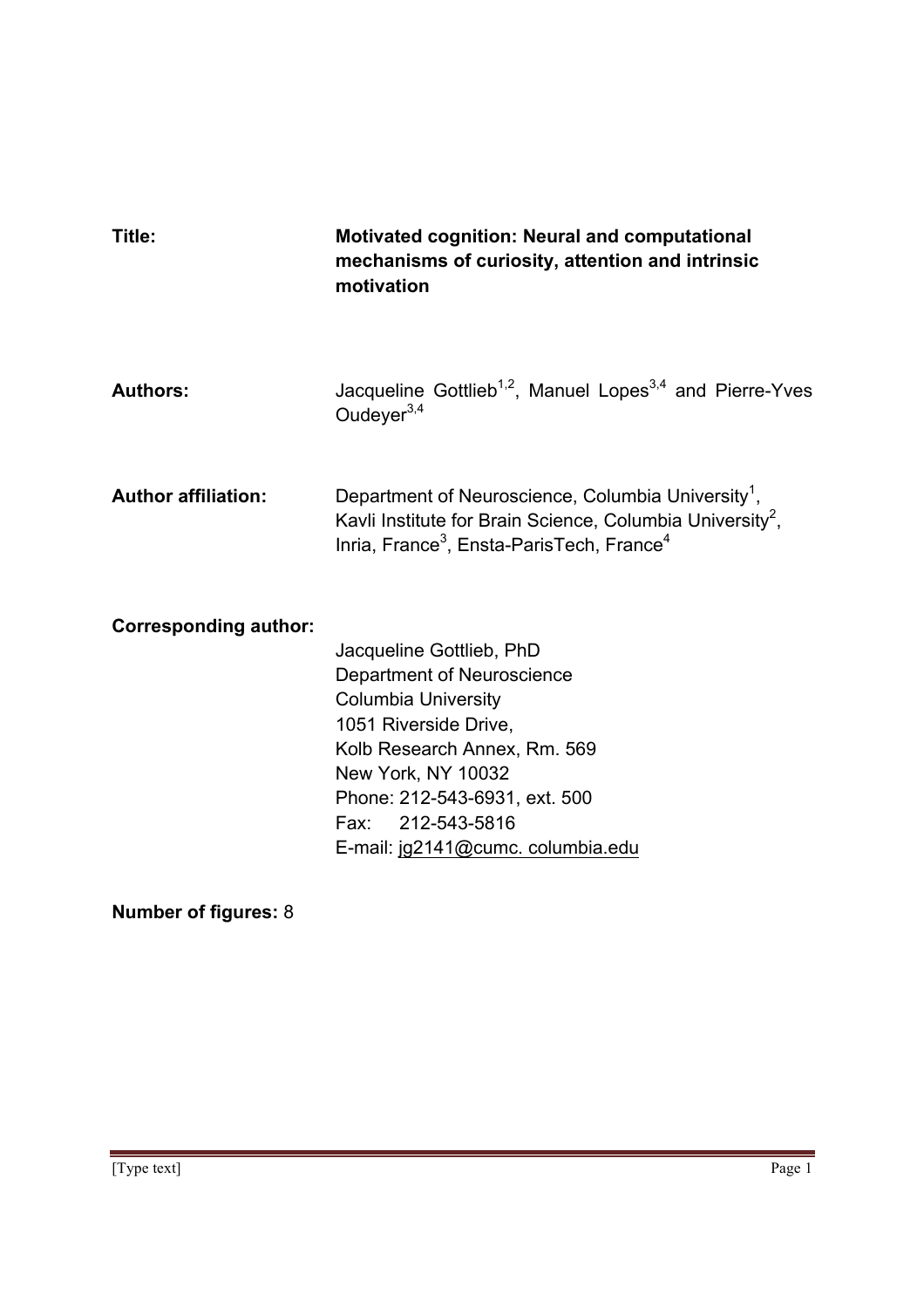#### **Introduction**

Countless studies in neuroscience and psychology have probed the neural basis of cognitive functions such as attention, memory and mental representations. While these studies have traditionally remained independent from studies of decision making and motivation, this separation is beginning to change with the advent of evidence documenting strong effects of motivation on memory (reviewed in this book). These recent results suggest a more integrative view, whereby cognition and motivation are tightly intertwined. This has the strong implication that cognition is not a passive process that is simply "given" to us by the brain, but instead an active, motivated process - a mental act which, much like our physical acts, is proactively oriented toward a goal. A second implication is that cognitive factors – e.g., related to learning, memory or attention - themselves can causally impact motivational states.

This more integrative conception raises fundamental questions about the types of motivation that drive us to *think*. What are the factors that motivate us to learn, memorize or otherwise process new information? How do these intellectual drives serve our biological needs, how do they control our actions and what are their neural substrates?

In this chapter we examine this question with a focus on curiosity  $-$  a complex cognitive process that is defined as the intrinsic desire to learn or obtain information. Curiosity reaches its pinnacle in human beings in pursuits such as scientific research, and is arguably a key factor in the considerable success of our species. However, our understanding of curiosity is in its infancy, and its computational and neuroscientific basis are only beginning to be investigated.

We will review recent developments in neuroscience, cognitive psychology and computational modeling and machine learning that pertain to these questions. We will start by reviewing fundamental properties of curiosity and intrinsic motivation, followed by a survey of recent evidence that curiosity recruits motivational systems (including midbrain dopaminergic neurons and dopamine-recipient structures) and systems of selective attention including parietal areas involved in oculomotor control. Finally, we will review a number of factors that contribute to curiosity, including novelty, surprise, uncertainty, rewards and meta-cognitive control, and our current understanding of their neural mechanisms.

A theme that runs throughout the discussion is that curiosity involves a family of mechanisms which, while highly sophisticated in humans, have their roots in more primitive motivational and information sampling systems that are found in many animal species. In addition, we will emphasize the fact that mechanisms of curiosity-driven learning can be computationally modeled, and that such models are highly useful in formulating new hypotheses about the nature and function of curiosity in adult behavior and at a developmental scale.

### **Curiosity and intrinsic motivation**

Curiosity is a specific example of a system of intrinsic motivation - defined as a behavior that is undertaken for no apparent reward except the behavior itself (Ryan and Deci, 2000 ). As aptly described by Mark Twain in his legendary book *Tom Sawyer, "Work consists of*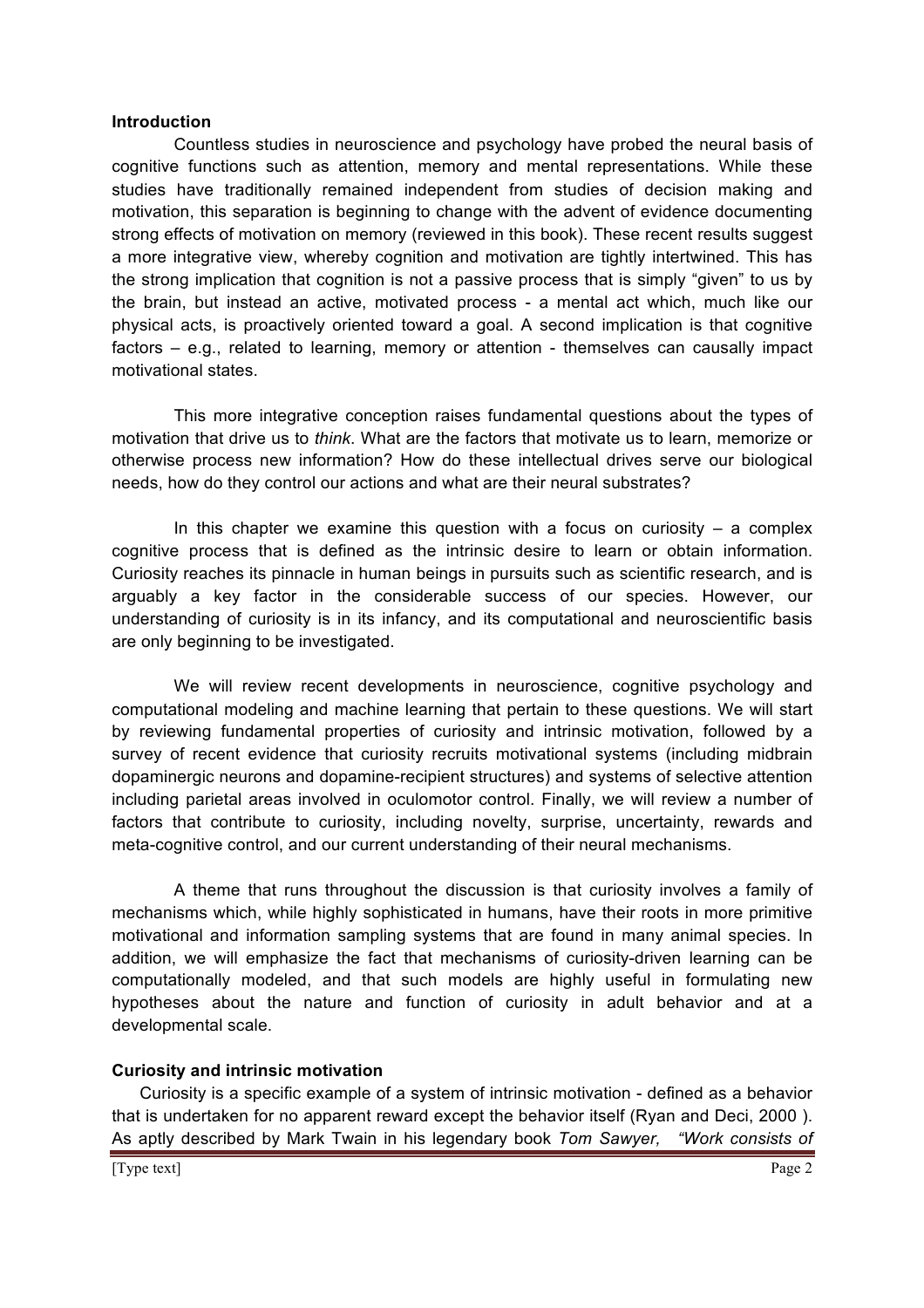*whatever a body is obliged to do, and Play consists of whatever a body is not obliged to do. " Tom Sawyer, ch. 2*

Intrinsically motivated behaviors include behaviors that subjects are not obliged to do for survival and yet are highly motivated to pursue – such as children's play and adult leisuretime hobbies and creative pursuits. Intrinsically motivated activities are generally pleasurable, and can even cause special states of "flow" characterized by intense feelings of effortless control, concentration, enjoyment and a contraction of the sense of time (Csikszenthmihalyi, 1991).

From a computational perspective, intrinsically motivated behaviors can be characterized as one would any other goal-directed behavior – as actions that seek to maximize an internal goal - formalized mathematically as a reward (value) function. A particular challenge however, is to understand what are the value functions that the agents seek to maximize. Whereas in the vast majority of experiments in neuroscience and psychology, behavior is shaped using easily measurable extrinsic rewards such as money, juice, food or points, intrinsically motivated behaviors depend on internal factors that are much more difficult to characterize and are related to the individual's affective or cognitive structure. For instance, when creating a painting, an individual may be motivated by the desire to please his or her partner (a social reward), a feeling of pleasure in looking at the colors on the canvas (an emotional reward), or a desire to learn more about how to blend colors (a cognitive reward). These factors can be viewed as "rewards" in the broad (and widely accepted) view of the term - as any factor that reinforces behavior and "makes you come back for more" (Thorndike, 1911). However, it remains a formidable challenge to identify which of these internal rewards come into play in any given context and how these motivations are computed by the brain.

Curiosity is a particular system of intrinsic motivation that drives agents to learn. The curious agent shown in **Fig. 1** seems to have satisfied all his material needs - for food, social contact, safety, etc. - and therefore, a perfectly rational action that he may chose to take is to conserve his energy and do nothing at all - wait quietly until new primary needs arise. And yet, the agent is intrinsically motivated to explore – and he expends time and effort to open a closed door (answer a question), and discover new parts of his environment that were not suspected before.

As shown in this example, a hallmark of curiosity is that it generates not a random but a structured pattern of investigation. The agent in our cartoon is not interested indiscriminately in all the information that surrounds him, but becomes curious about specific items. Work in machine learning and robotics clearly shows that, because natural environments contain many possible tasks, including learnable tasks of various levels of complexity, and *unlearnable* or impossible tasks, agents cannot assign "intrinsic" value to all sources of information as is sometimes claimed in the literature. An indiscriminate strategy of examining all the available information would result in collecting disparate pieces of information with nearly no discovery of useful structures, especially given the limited time and energy available over a biological life span. Therefore, a successful curiosity mechanism must assign value to possible endeavors in a way that maximizes the agent's knowledge of, and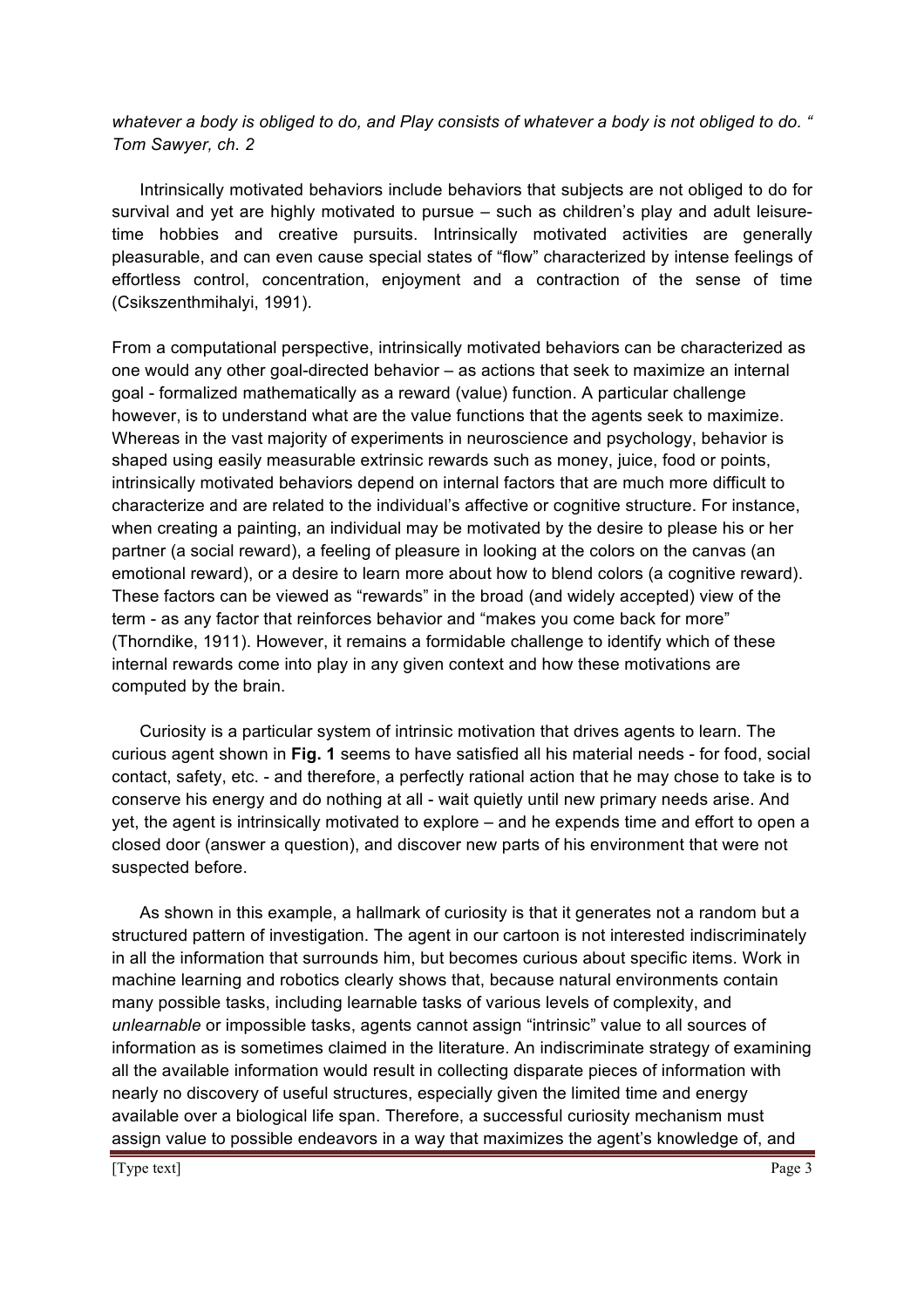ability to predict his environment over vast portions of the learning space and longer time scales.

Computational studies show that , in environments that change quickly and/or continuously, curious individuals can gain an advantage by acquiring new skills and discovering new environmental structures (Singh et al., 2010) (Barto, 2013). However, this long-term (evolutionary) advantage cannot specify the agent's actions on shorter time scale. Therefore, the key question that must be addressed to understand curiosity is how the brain generates interest in *specific items* in a way that maximizes the long-term advantage that can accrue from intrinsically motivated exploration.

Emerging neuroscientific evidence, to which we turn next, suggests that implementing this system requires the concerted action of dopaminergic systems implicated in value and motivation, and cortical systems mediating cognitive processes of memory and attention.

## **Dopaminergic systems that process primary rewards are activated by curiosity**

To examine the motivational systems that are recruited by curiosity, Kang et al. used functional magnetic resonance imaging (fMRI) to monitor brain activity in human observers who pondered trivia questions (Kang et al., 2009). After reading a question subjects rated their curiosity and confidence regarding the question and, after a brief delay, were given the answer. The key analyses focused on activations during the *anticipatory* period – after the subjects had received the question but before they were given the answer.

Areas that showed activity related to curiosity during this epoch included the left caudate nucleus, bilateral inferior frontal gyrus (IFG), and loci in the putamen and globus pallidus (**Fig. 2**). In an additional behavioral task, the authors showed that subjects were willing to pay a higher price to obtain the answers to questions that they were more curious about – i.e., could compare money and information on a common scale. They concluded that the value of the information, experienced as a feeling of curiosity, is encoded in some of the same structures that evaluate material gains.

Two recent studies extend this result in non-human primates by reporting that midbrain dopaminergic (DA) cells and cells in the orbitofrontal cortex (OFC), a pre-frontal area that receives DA innvervation, encode the anticipation of obtaining reliable information from visual cues (Blanchard, Hayden, & Bromberg-Martin, 2015; Bromberg-Martin & Hikosaka, 2009).

In the study on DA cells the subjects were trained on so-called "observing paradigms", where they had to choose between observing two cues that had equal physical rewards but differed in their offers of information (Bromberg-Martin & Hikosaka, 2009). Monkeys began each trial with a 50% probability of obtaining a large or a small reward and, before receiving the reward, had to choose to observe one of two visual items (**Fig. 3A**). If the monkeys chose the informative target, this target changed to one of two patterns that reliably predicted whether the trial will yield a large or small reward ("Info"). If the monkeys chose the uninformative item, this target also changed to produce one of two patterns, but the patterns had only a random relation to the reward size ("Rand").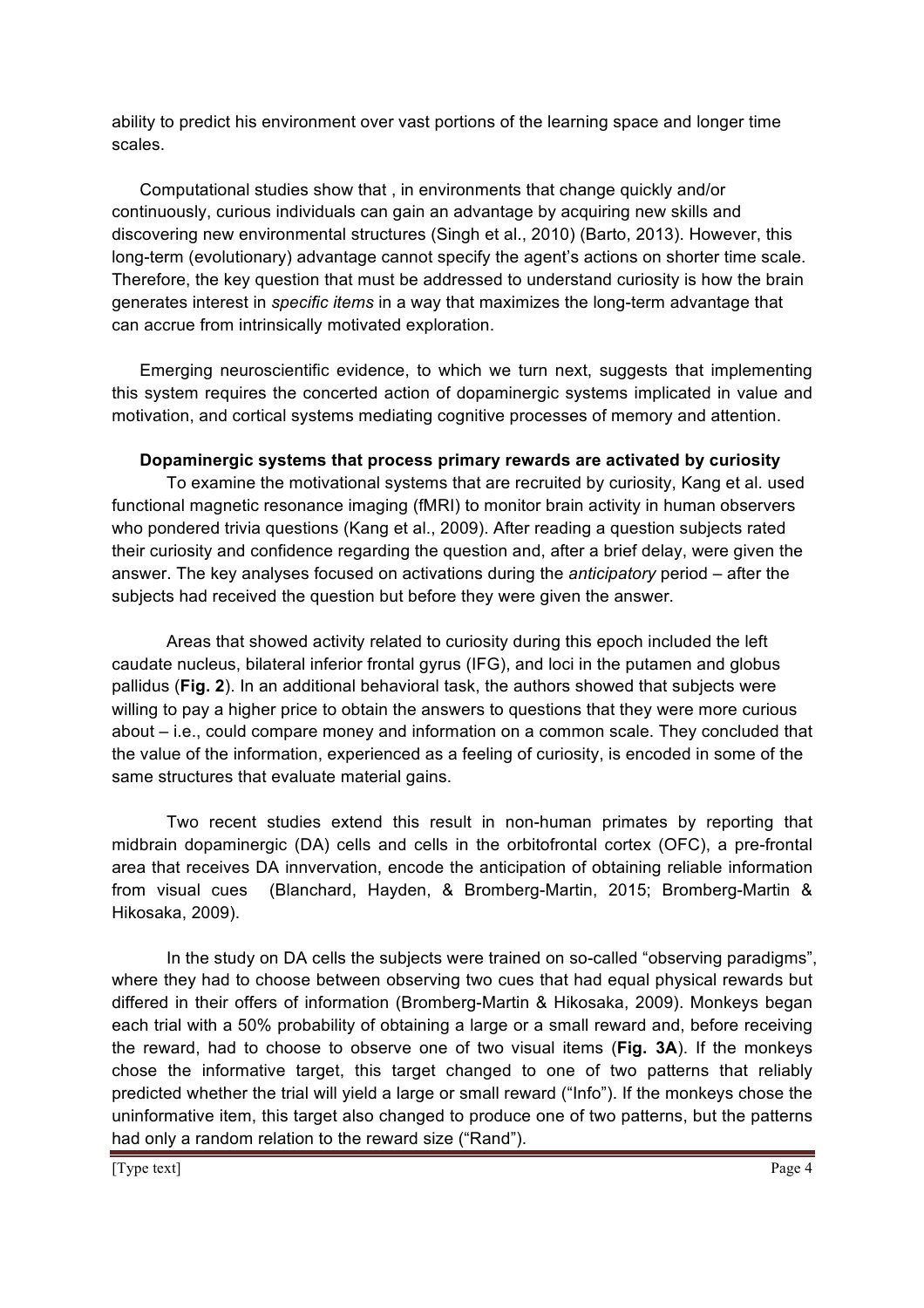The key feature of the behavioral task was that the extrinsic rewards that the monkeys received were equal for the two options (both targets had a 50% probability of delivering a large or small reward), and therefore there was no biological imperative for the monkeys to choose either option. Nevertheless, the monkeys developed a reliable and consistent preference for choosing the informative cue. A subsequent study of area OFC extended showed that the monkeys will chose the informative option even if its payoff is slightly lower than that of the uninformative option – that is, monkeys are willing to sacrifice juice reward to view predictive cues (Blanchard et al., 2015). Therefore the monkeys seem to have a preference for advance reward information that is intrinsically motivated – i.e., it driven by some cognitive or emotional factor that assigned higher value to the predictive cue.

Dopamine neurons encoded both reward prediction errors and the anticipation of reliable information (**Fig. 3B**). The neurons' responses to reward prediction errors arose *after* the monkeys' choice, when the selected target delivered its reward information. At this time, (marked "Cue" in **Fig. 3B**) the neurons gave a burst of excitation if the cue signaled a large reward (a better than the average outcome) but were transiently inhibited if the cue signaled a small reward (an outcome that was worse than expected). More interesting, however, were responses to anticipated information gains that arose *before* the monkeys' choice and could contribute to motivating that choice. At the time marked "Target" in **Fig. 3B** the neurons emitted a slightly stronger excitatory response if the monkeys expected to view an informative cue and a weaker response if they expected only the random cue (red vs. blue traces). This early response was independent of the final outcome and seemed to encode enhanced arousal or motivation associated with the informative option. A followup study showed that responses to anticipated information gains are also found in the OFC, and are are carried by a neural population that is different from those that encode the value of primary rewards, suggesting differences in the underlying neural computations.

Together, these investigations show that, in both humans and monkeys, the motivational systems that signal the value of primary rewards are also activated by the desire to obtain information. At the same time, the separation between the neural representations of information value and biological value in OFC cells highlights the fact these two types of values require distinct computations. While the value of a primary reward depends on its biological properties (e.g., its caloric content) the value of a source of information depends on semantic and epistemic factors that evaluate the meaning and usefulness of the information.

## **Eye movements and attention**

Although DA neurons and DA-recipient structures are critical for signaling value and motivation, they are not sufficient to explain the full scope of information seeking mechanisms. As shown in **Fig. 3B**, the signals that are conveyed by the cells are not specific for individual objects or locations and thus can only signal a change in motivational state but not the decision to focus on a specific option. Second and most important, making this determination requires input from cognitive processes – such as attention, memory, learning – that can evaluate the informational properties of competing options.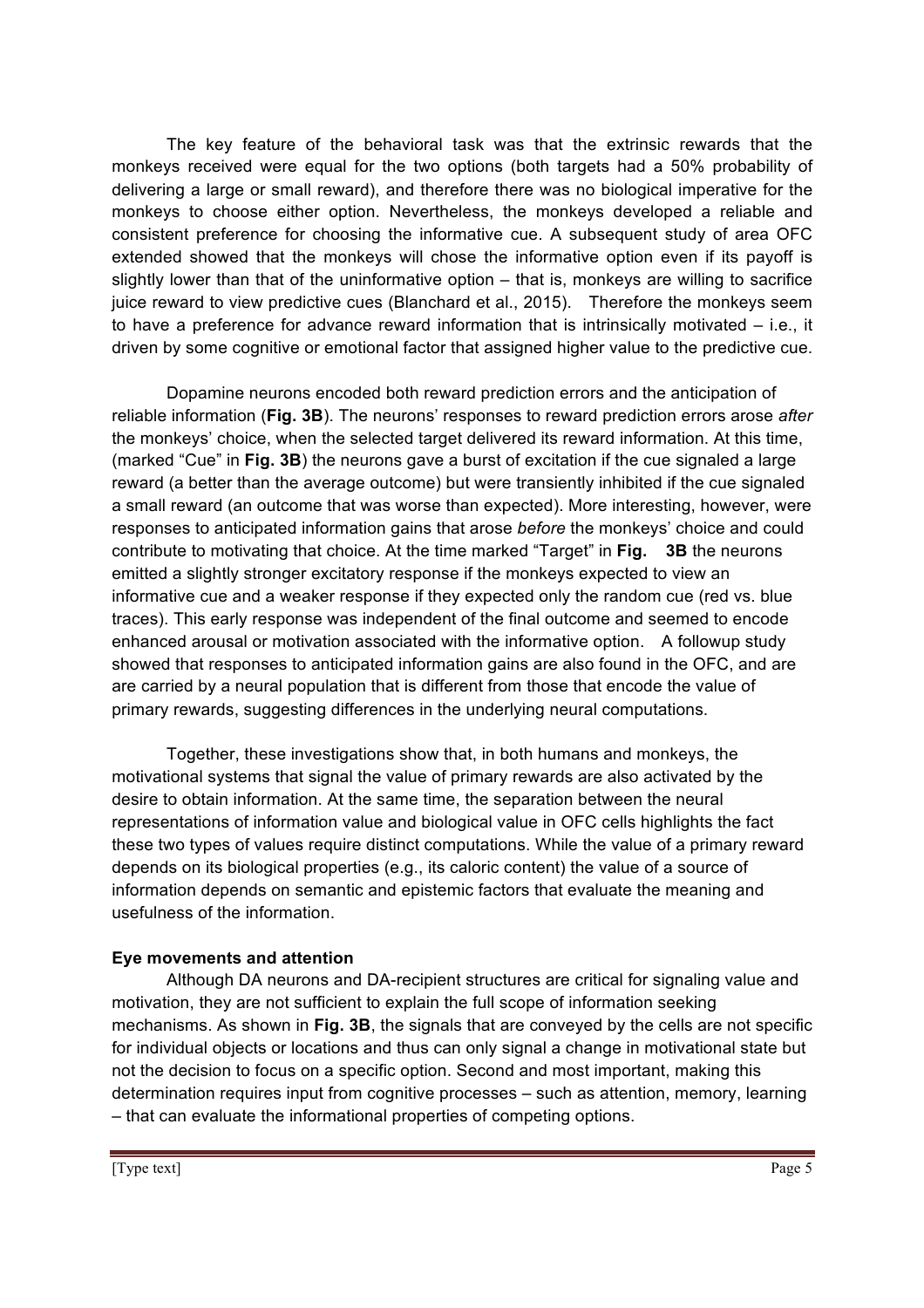To investigate this question, we adapted the procedure that had been used by Kang et al. by incorporating eye tracking (A. F. Baranes, Oudeyer, & Gottlieb, 2015). We presented subjects with trivia questions, asked them to rate their curiosity and confidence in the answer, and tracked their eye movements while they were waiting for and reading the answer. Questions that elicited higher curiosity were associated with faster anticipatory gaze shifts to the expected location of the answer (**Fig. 4A**). The enhancement of anticipatory gaze was specific to variations in curiosity; ratings of confidence or surprise, despite being partly correlated with ratings of curiosity, had the strongest effects after the answer presentation (**Fig. 4A**). The magnitude of the eye movement effect was correlated with measures of curiosity-related personality traits (see also (Risko, Anderson, Lanthier, & Kingstone, 2012)). Finally, machine learning algorithms could read out curiosity states from the eye movement patterns, generalizing across individual observers and relying primarily on the anticipatory orienting of gaze (**Fig. 4B**).

Additional studies (Gruber, Gelman, & Ranganath, 2014)showed that higher curiosity is associated with better memory performance, possibly through enhanced activation of parahippocampal structures and its dopaminergic projections (Gruber et al., 2014; Kang et al., 2009). (Kang et al., 2009)

 In addition to generating global signals of arousal and motivation therefore, curiosity recruits cognitive systems related to memory and attention. This recruitment is clearly beneficial in allowing observers to discriminate, encode and retain the valuable information. In addition, it may be critically important in motivating the observers to sample specific items. In the following question we consider some of the epistemic variables by which the brain may generate interest in sources of information.

### **What motivates curiosity?**

Converging evidence suggests that some of the factors that generate curiosity include surprise, novelty, uncertainty about future rewards, and the probability of rewards for of specific items. We review each factor in turn.

**Surprise** It has long been recognized that, far from being unbiased, the way in which we sample information from complex visual scenes depends strongly on our knowledge and expectations (Vo & Wolfe, 2015). In the hands of a professional magician, the manipulation of expectations can lead to spectacular misdirection and consequent surprise (Rieiro, Martinez-Conde, & Macknik, 2013). Predictive coding theories suggest that expectations play a key role in orienting attention by predicting away redundant information and freeing resources for detecting significant items (K. Friston et al., 2013). This systematic removal of information through active prediction may be critical for allowing us to see – and indeed, survive – as without it we may be overwhelmed by the sheer amount of information that arrives at our senses.

Studies by Itti and Baldi have shown that surprise, defined in the domain of visual features, attracts human saccades during free-viewing exploration (Baldi & Itti; Itti & Baldi, 2009). Using a Bayesian algorithm combined with computational models of vision, the authors simulated the observers' beliefs about the expected distribution of pixel values at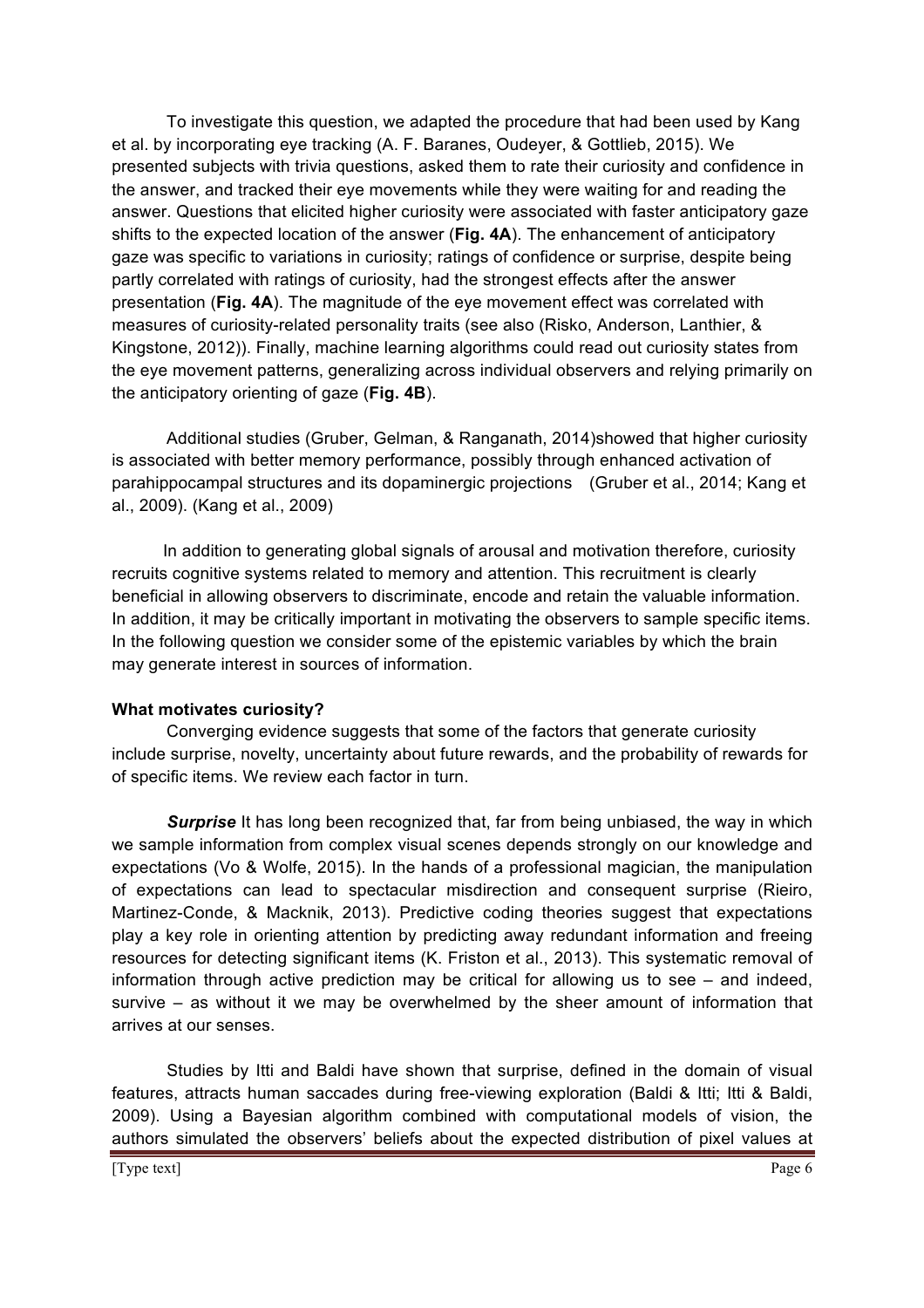different visual locations, and defined surprise as the extent to which a visual input changed the observers' beliefs (i.e., the divergence between the prior and posterior beliefs). They showed that this quantitative metric could predict human free-viewing patterns with greater fidelity and flexibility relative to simpler intensity contrast-based predictors. As the authors emphasize, surprise differs from standard measures of Shannon information in that it ascribes central importance to the observers' beliefs rather than being defined purely by the entropy of a stimulus set. This makes it very clear that it is not the mere presence of information that attracts our attention, but the extent to which the information confirms or violates our prior expectations.

*Novelty*, in contrast with surprise, is not context-specific but is defined by the total amount of exposure that observers had to a given observation. Novelty can be modeled mathematically as the dissimiliary between a stimulus and the representation of familiar stimuli encoded in the observer's memory (Barto, Mirolli, & Baldassare, 2013).

In a classical approach to reinforcement learning (RL), novelty is thought to act as an internal reward that is equivalent to extrinsic rewards. Consistent with this view, novel stimuli activate midbrain dopaminergic structures in humans and other animals (Horvitz, 2000; Laurent, 2008; Bianca C Wittmann, Bunzeck, Dolan, & Düzel, 2007; B. C. Wittmann, Daw, Seymour, & Dolan, 2008), and provides a bonus for organizing reward-based exploration (Barto et al., 2013; Brafman & Tennenholtz, 2003; Kakade & Dayan, 2002; Laurent, 2008; Manuel Lopes & Oudeyer, 2012).

However, a study in our laboratory suggests that novelty also recruits attentional resources through reward-independent effects (Foley, Jangraw, Peck, & Gottlieb, 2014; Peck, Suzuki, Efem, & Gottlieb, 2009).

To examine the impact of novelty and reward in guiding attention, we trained monkeys on a task in which they received visual cues that could be highly familiar or novel and could bring "good" or "bad" news – i.e., signaled whether the trial will end with a reward or a lack of reward (**Fig. 5A**). After presentation of the cue at a peripheral location, the monkeys maintained fixation for a brief delay and then made a saccade to a *separate* target that could appear either at the same or at the opposite location as the cue. In this task therefore, the cues did not allow the monkeys to choose the trial's outcome. Instead, they only brought information and could automatically bias attention toward or away from their visual field location.

We recorded the activity of visually responsive neurons in the lateral intraparietal area (LIP), a cortical area which, together with the frontal eye field (FEF), is implicated in the selection of targets for attention and gaze (Bisley & Goldberg, 2010) (**Fig. 5B**). LIP neurons have visual receptive fields (RF), selectively encode the locations of attention-worthy items, and are thought to provide top-down signals for orienting attention and eye movements (saccades) toward those locations (ibid).

In our task using reward cues, LIP neurons had sharp visual responses if a reward cue appeared in their RF, suggesting that both positive and negative cues transiently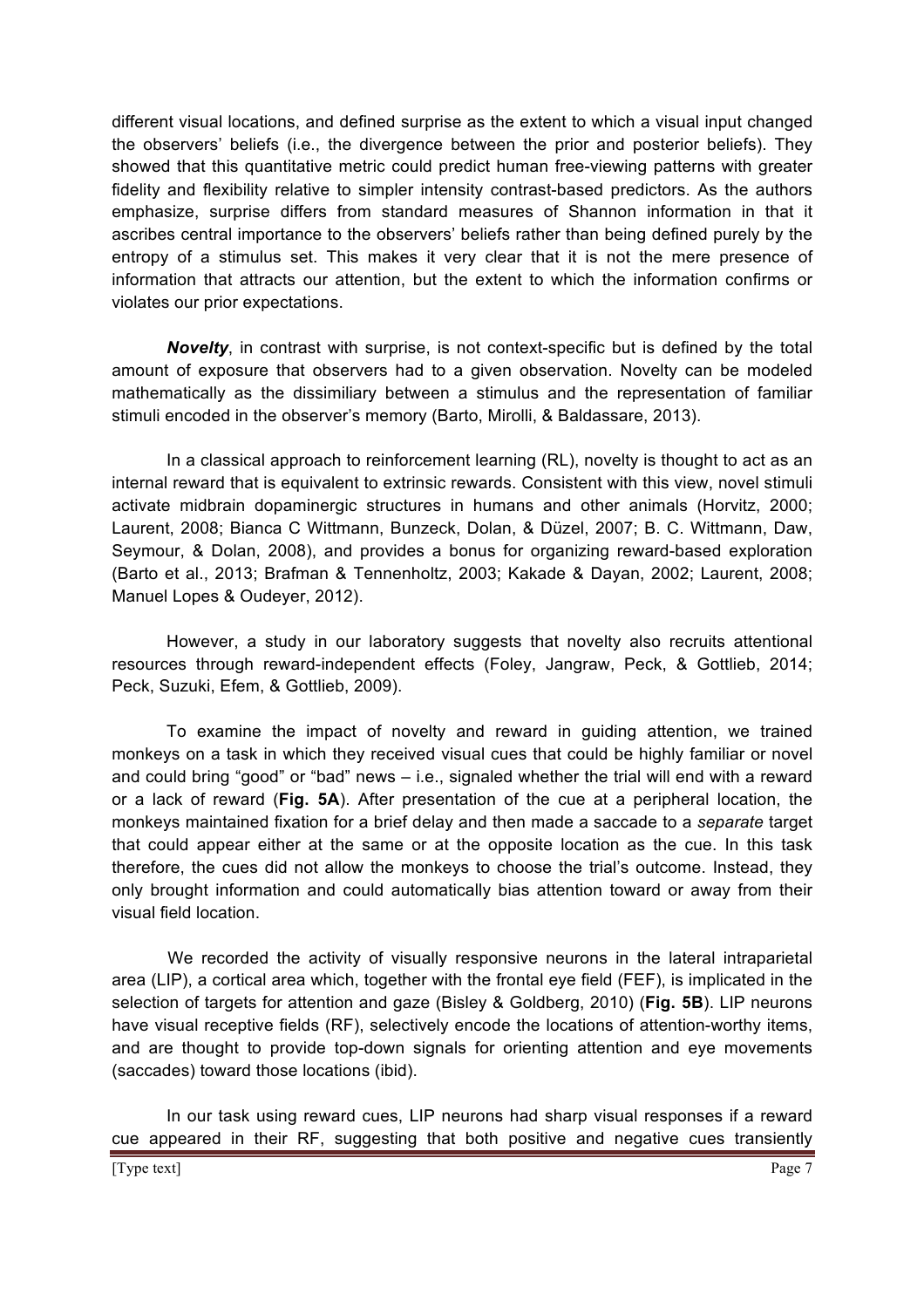attracted attention (**Fig. 5C**) (Foley et al., 2014; Peck et al., 2009). However at slightly longer delays, the orienting response in LIP changed according to the reward signaled by the cue. The neurons maintained slight excitation for a familiar cue that brought good news (Fam+), but developed sustained *inhibition* for a familiar cue that signaled bad news (Fam-). Consistent with these neuronal responses, saccades were facilitated if they were directed toward the location of a positive cue (which was excited in the LIP representation) and impaired if they were directed toward the location of a negative cue (which was suppressed in LIP). These neural and saccadic effects were spatially specific, occurring at the cue location but not at the opposite visual field location. That is, beyond producing global changes in arousal or motivation, the reward cues facilitated or impaired attentional processing of *specific* sources of information.

Comparison of novel and familiar cues showed that these reward-dependent attentional effects were much weaker or absent for newly-learnt items. Instead LIP neurons showed enhanced responses to novel visual cues, and this novelty enhancement persisted for dozens of presentations for cues that signaled negative or positive outcomes (**Fig. 5D, right**). When they were first confronted with a novel cue, the monkeys showed anticipatory licking, indicating that they expected to receive a reward following the cue, but this licking quickly extinguished if a cue turned out to signal a negative outcome (Foley et al., 2014) (**Fig. 5D**, left). Strikingly, however, the Nov- cue continued to produce enhanced salience and LIP responses, suggesting that it continued to attract attention even after the monkeys had learnt its negative reward associations (**Fig. 5D, right**).

The results suggest that novelty exerts its effects through multiple pathways, both by activating motivational systems and through reward-independent visual/attentional effects. Understanding how these processes work in concert will be an important topic for future investigations.

*Reward and uncertainty* While the factors of novelty and surprise that we discussed above can engage attention independently of the observer's task, attention can also be controlled in a top-down fashion – i.e., tightly focused on achieving a goal. Since the early studies of Yarbus in the 1950s it has been appreciated that, when observers are engaged in a task, their eye movements are directed very selectively to task-relevant stimuli with very few glances to salient distractors, revealing the strength and importance of taskrelated control (Tatler, Hayhoe, Land, & Ballard, 2011).

Some insight into the computational basis of task-related control comes from studies of naturalistic behaviors where subjects perform tasks such as driving in virtual reality settings (Gottlieb, Hayhoe, Hikosaka, & Rangel, 2014; Hayhoe & Ballard, 2014; Sullivan, Johnson, Rothkopf, Ballard, & Hayhoe, 2012{Hayhoe, 2014 #9266{Gottlieb, 2014 #9306). Behavior in such contexts was computationally analyzed using reinforcement-learning models that partition the subjects' actions into discrete sub-tasks; for instance, while driving, one may have to coordinate between the sub task of monitoring the speed and that of monitoring the road. These models suggest that gaze is allocated to competing sub-tasks based on two factors: the rewards and informational demands (uncertainty) of each individual task. This dual control mechanism allows subjects to direct gaze efficiently - to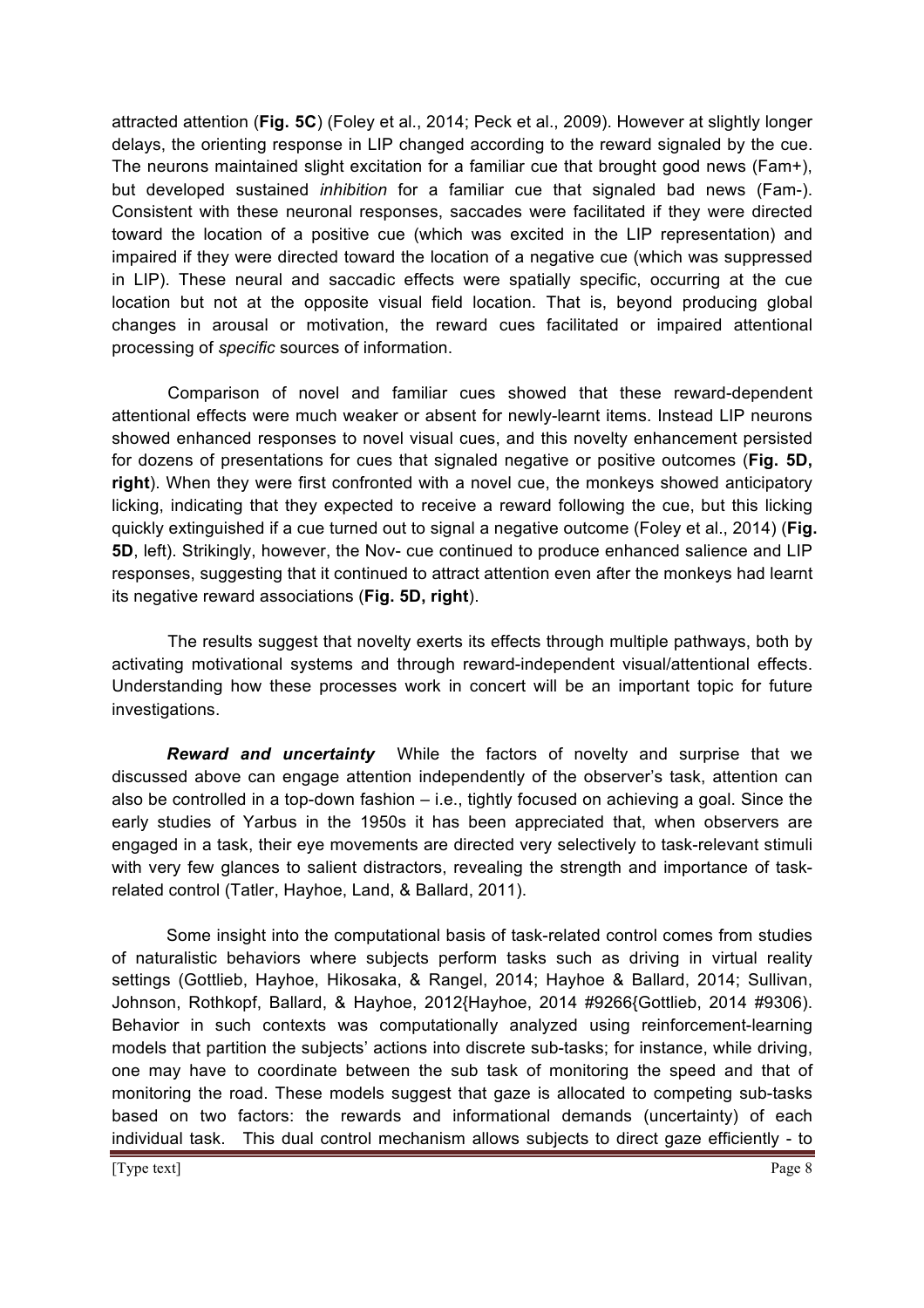inform those actions that are not only valuable for achieving a goal but also have uncertainty and need for information (Hayhoe & Ballard, 2014; Sullivan et al., 2012; Tatler et al., 2011).

Remarkably, whereas these models were developed to explain gaze deployment based on extrinsic motivation, a recent study in our laboratory suggests that they may also be applicable to the intrinsically motivated – curiosity based - sampling of information (Daddoua, Lopes, & Gottlieb, 2016). To demonstrate this link we used a variant of an observing paradigm, where monkeys received juice rewards probabilistically on each trial and could search for cues that provided precise information about the reward (**Fig. 6A**). To examine the logic of intrinsic motivation, we did not oblige the monkeys to engage in the search; instead, the rewards of each trial arrived at a fixed time according to a pre-ordained probability, regardless of whether or not the monkeys had searched for the cue.

We reasoned that, if the monkeys' intrinsic motivation was sensitive to uncertainty and reward likelihood, it should depend on their beliefs about the trial's reward probability. If the monkeys were motivated to reduce uncertainty, their search should be most vigorous when they believed that the trial had an uncertain outcome (e.g., 50% chance of a reward or a lack of reward). If on the other hand, they were motivated by higher reward likelihood, they should search most vigorously when they believed the trial had a high reward probability (see the legend to **Figure 6A** for the task details).

Consistent with findings from instrumental behaviors, we found that both factors affected the monkeys' intrinsically motivated search (**Fig. 6B**). The monkeys searched more vigorously for the  $2^{nd}$  cue when they had a 50% relative to 100% prior reward expectation, consistent with a desire to reduce uncertainty. However, the monkeys also searched more vigorously for the 2nd cue when they had *no uncertainty* but *high reward expectations* (100% versus 0% likelihoods). Control analyses established that this behavior could not be explained by spurious factors, such as residual uncertainty due to incomplete learning of the cues or changes in arousal or motivation.

These findings suggest a remarkable parallel between information sampling in operant (task-related) and non-operant settings, and also resonate with dual-process psychological theories proposing that curiosity arises both from a desire to close "information gaps" (reduce uncertainty, or harvest information), and as a mere feeling of "interest" or "liking" of pleasurable items (Litman, 2007; Lowenstein, 1994). The "liking" component of these theories is consistent with the reward-based effect in **Fig. 6B**, and with a rich literature showing that animals automatically approach and attend to positively conditioned Pavlovian cues (Castro & Berridge, 2014; Dayan, Niv, Seymour, & Daw, 2006; Flagel et al., 2011; Hickey, Chelazzi, & Theeuwes, 2010a, 2010b; Peck et al., 2009). Our findings extend this literature by showing that Pavlovian cues remain effective even when they bring no new information, and that they not only elicit reactive orienting actions when they appear in a visual display, but act as a source of intrinsic motivation that drive animals to work for finding the cues. Therefore, a description of curiosity as being motivated both by information gains and conditioned reinforcement from pleasurable cues may have broad validity in diverse settings.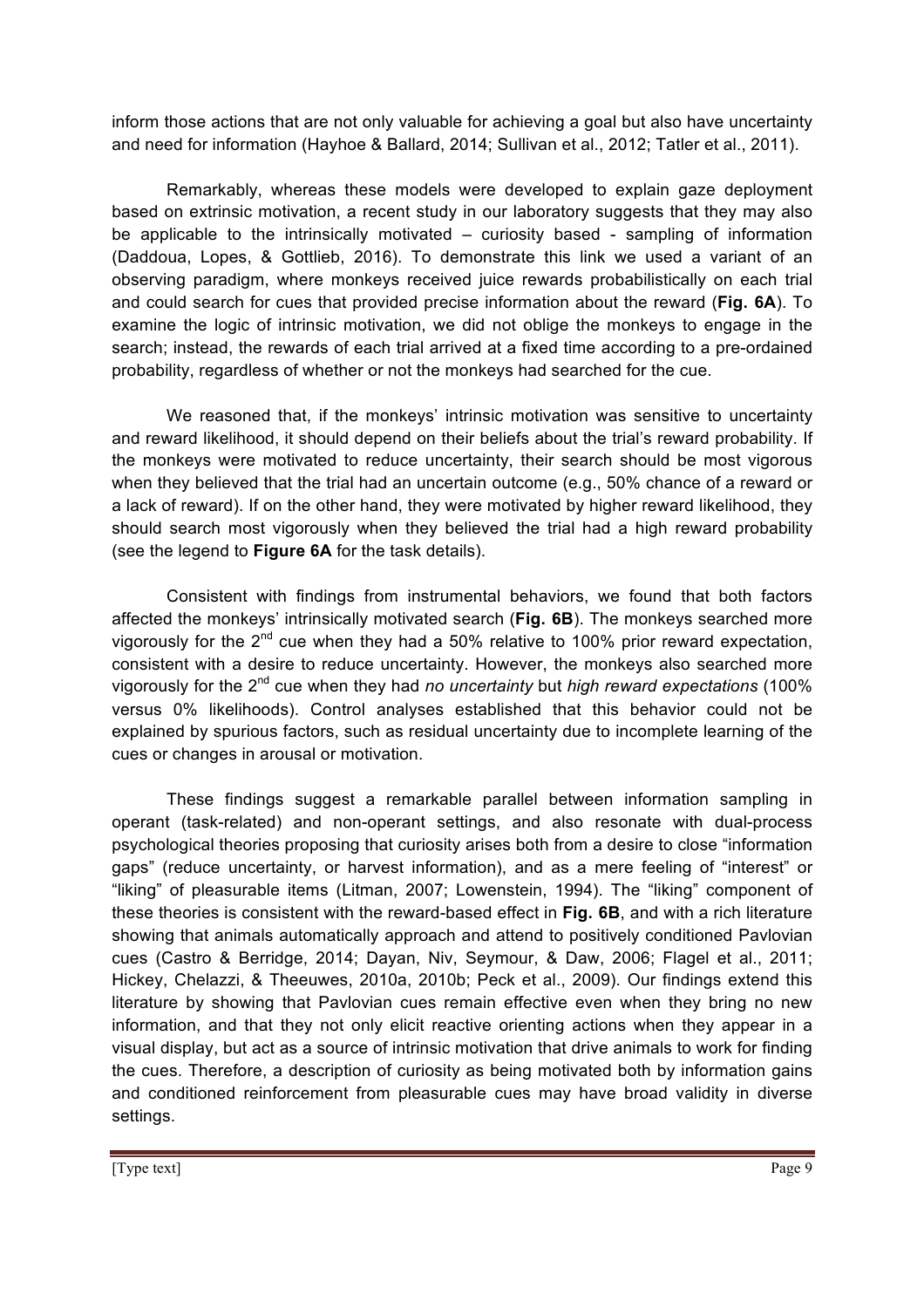While fully acknowledging the parallels between curiosity and instrumental settings, it is important to consider how the underlying computations differ between the two settings. In an instrumental, task-related context, the value functions guiding the subjects' actions are based on the material gains that are expected to accrue from the action. In a noninstrumental setting by contrast, the actions bring no material gains and the value functions must be based on the expected *epistemic or emotional consequences* of performing that action.

Consistent with this view, reinforcement learning (RL) simulations of the search task in **Fig. 6A** show that internal value functions based only on extrinsic gains produced no visual search - as the monkeys could not increase their extrinsic rewards by observing a cue (**Fig. 6C**, solid gray trace in the upper left panel). Internal value functions that assigned intrinsic value to reducing uncertainty (an epistemic gain) *or* to viewing a positive cue (an emotional gain) only partially explained the results (**Fig. 6C**, upper right panels), while functions that combined both factors replicated the monkeys' search pattern (**Fig. 6C**, lower two panels).

In sum, our results suggest that systems of intrinsic motivation represent elaborations upon systems of instrumental sampling, which assign intrinsic value to epistemic or emotional factors and motivate subjects to act independently of material gains(Castro & Berridge, 2014; Dayan et al., 2006; Flagel et al., 2011; Hickey et al., 2010a, 2010b; Peck et al., 2009)

*Learning progress and meta cognition* The four factors we reviewed above novelty, surprise, reward and uncertainty – can in principle act in combination and produce a rich range of exploratory actions. However, several considerations suggest that these factors are still not sufficient to explain the full range of curiosity based exploration.

Novelty and surprise are important heuristics for arousing curiosity, but they have the limitation that they do not necessarily signal significant or learnable environmental properties. A curiosity system that is based only on searching for novelty and surprise would only produce what early researchers called "diversive curiosity" (Lowenstein, 1994) – the type of transient curiosity we may show when we browse the internet with no specific aim – but cannot explain more deliberate, sustained investigative actions.

Reward and uncertainty can produce longer-lasting effects, but they have the critical limitation that they are defined in a narrow range of conditions and are typically *not known* to agents before the exploration. Whereas in the non-instrumental tasks we described above (**Fig. 3** and **Fig. 6**) the monkeys were extensively trained and explicitly informed about the reward and uncertainty involved in a task, in more realistic settings subjects begin exploring with only vague estimates of these quantities. As illustrated in the example shown in **Fig. 1**, an agent cannot know the payoffs or uncertainty associated with opening the door and critically important, cannot even expect that opening the door will *reduce his uncertainty*. Formal computational studies show that heuristic mechanisms that motivate agents to explore situations of high uncertainty do not guarantee any learning at all and conversely, heuristics that motivate agents to *minimize* uncertainty will cause them to focus exclusively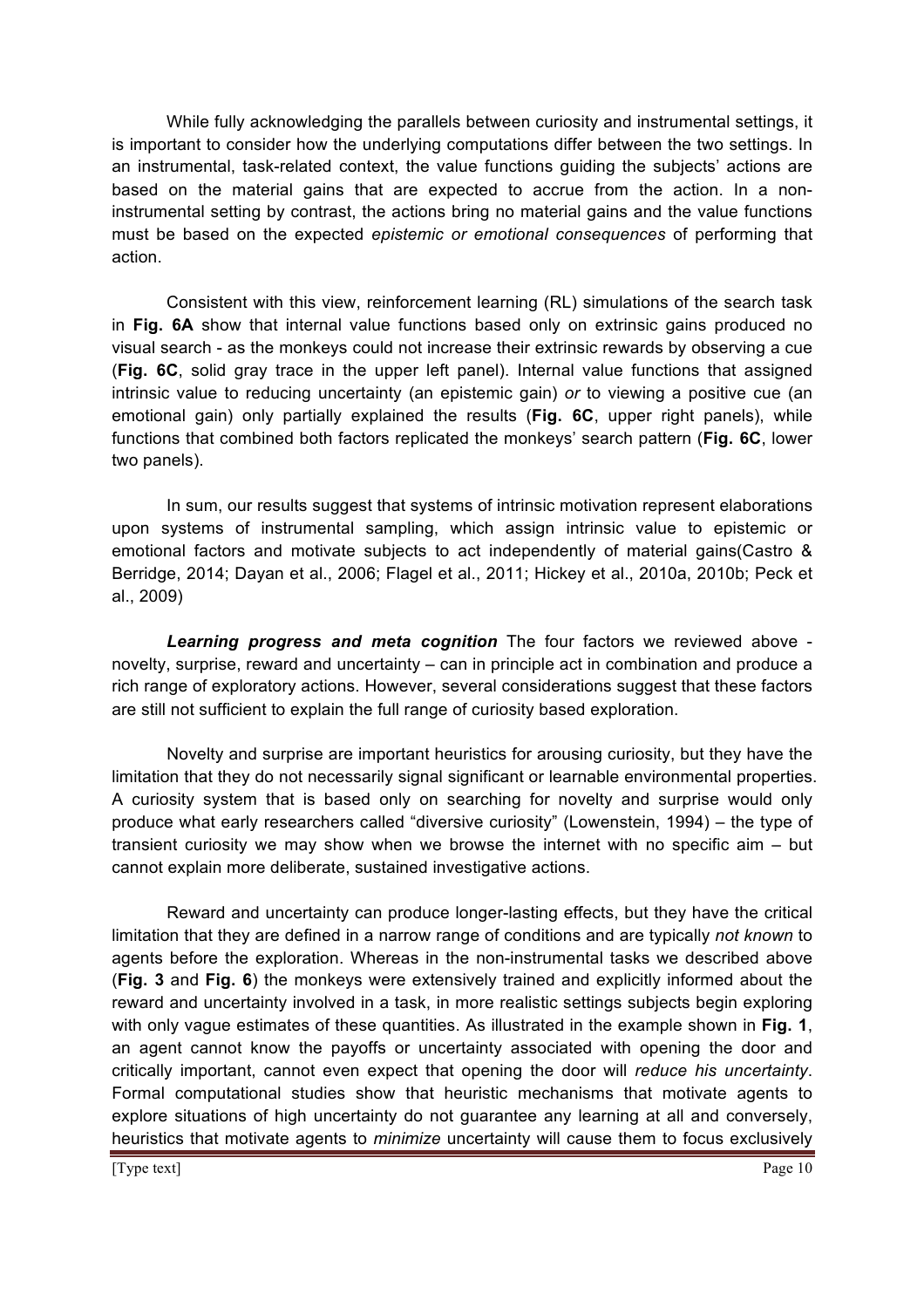on well-learnt, predictable tasks. In more general terms, such studies confirm that searching for novelty, high or low uncertainty, or high or low entropy, may be useful in well-delimited contexts, but are inefficient in acquiring knowledge and skills in unbounded large spaces or spaces with unlearnable tasks (Baranès & Oudeyer, 2009; M. Lopes & Montesano, 2014; Manuel Lopes & Oudeyer, 2010). To understand the full range of our curiosity therefore, we must account for the coexistence of two conflicting drives: on one hand, the desire to reduce uncertainty on a short time scale and on the other hand, the *intellectual risk taking* that motivates us to increase uncertainty in order to learn on longer time scales.

To address these shortcomings, studies of artificial curiosity have developed computational strategies based on a meta-cognitive mechanism that assigns value to competing tasks based on the empirical learning progress (LP) related to each task (A. Baranes & Oudeyer, 2013; Manuel Lopes, Lang, Toussaint, & Oudeyer, 2012; Moulin-Frier, Nguyen, & Oudeyer, 2013; P. Y. Oudeyer, F. Kaplan, & V. V. Hafner, 2007; Schmidhuber, 1991; Srivastava, Steunebrink, & Schmidhuber, 2013). Manuel Lopes, Lang, Toussaint, & Oudeyer, 2012 proved that exploration based on learning progress is equivalent to methods based solely on the number of visits (e.g. Brafman, R. I., & Tennenholtz, M. (2003)) but becomes more robust when encountering changing situations or having the wrong expectations.

LP-driven mechanisms prioritize competing tasks based on the rate of improvement derivative - of the cost function that the learner is trying to maximize. LP can be defined based on the rate of improvement of predictions of a sensorimotor outcome or of the reward/success rate in a task. Compared to heuristics that search for high uncertainty, LPdriven mechanisms will motivate the learner to investigate situations that are initially uncertain and *keep exploring* them *only if* these situations lead to learning in practice. This can be formulated as an operational implementation of the information-theoretic framework of the free-energy principle (Karl Friston et al., 2015).

An example of algorithmic architecture implementing an LP-driven curiosity process is the R-IAC architecture, detailed in **Fig. 8B**. In this architecture, a robot learns to predict the consequence of its actions. Such predictive learning is made with statistical inference over the data collected when the robot carries out « experiments », i.e. tries an action and observes the results. The robot then chooses which task to perform based on a metacognitive module that monitors the evolution of prediction errors in various regions of the sensorimotor space: it selects regions to explore with a probability that is proportional to the rate of improvement in the past (such probabilistic scheme allows to continually search for new niches of progress).

In one study we showed that such an architecture allows a robot to master hand-eye coordination much faster relative to strategies based on random exploration or a search for maximal uncertainty (Baranès & Oudeyer, 2009). Similar results were shown for the acquisition of other skills such as omnidirectional legged locomotion (A. Baranes & Oudeyer, 2013) or the manipulation of flexible objects (Nguyen & Oudeyer, 2013)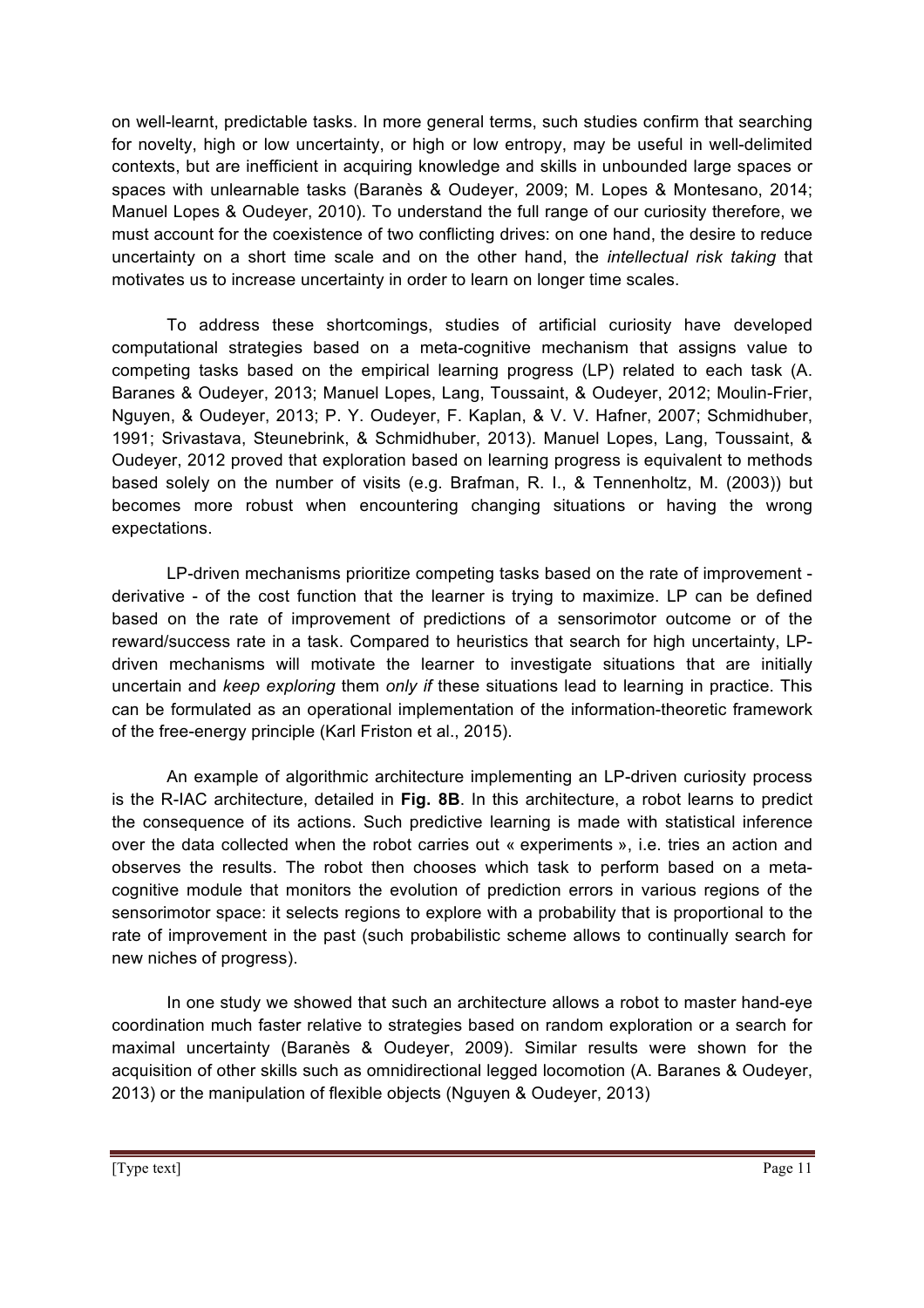Interestingly, these analyses showed that, in addition to providing very efficient for acquiring new skills in large task spaces, LP-based algorithms produce exploration strategies that spontaneously progress from simple to more complex tasks in the absence of external instructions. For example, in the Playground Experiment (**Fig. 7A**) several behavioral and cognitive phases spontaneously formed during learning. After a phase of random body babbling, the robot focused on moving only certain body parts, and then focused on increasingly complex action-object affordances - beginning by learning how its leg can push or grasp objects, and ending up exploring how its vocalizations could produce reactions in another robot. Repeated runs of this experiment showed that in many cases similar developmental milestones appeared in a similar order while other robots showed deviations from these milestones or went through them in a different order, similar to the dual properties of universal tendencies and diversity seen in the development of infants (P.- Y. Oudeyer, F. Kaplan, & V. V. Hafner, 2007; Oudeyer & Smith, in press).

In a related experiment on vocal development, robots used an LP-based algorithm to discover how to communicate with peers (Moulin-Frier et al., 2013). This experiment relied on a physical model of the vocal tract, its motor control and the auditory system, and showed how such a mechanism can explain the adaptive transition from vocal self-exploration with little sensitivity to the speech environment, to a later stage where vocal exploration becomes influenced by vocalizations of peers. Within the initial self-exploration phase, a sequence of vocal production stages self-organized, and shared properties with infant data: the vocal learner first discovered how to control phonation, then vocal variations of unarticulated sounds, and finally articulated proto-syllables. As the vocal learner becomes more proficient at producing complex sounds, the imitating vocalizations of the teacher provide high learning progress resulting in a shift from self-exploration to vocal imitation.

One can apply such automatic organization of learning in intelligent tutoring systems. These systems' goal is to provide automatic assistance to learners based on their skills. As each student will have their own background, particular strengths and weakness, a general model equal for all students will not accurately predict the behavior of any particular student. Clement, Roy, Oudeyer and Lopes, 2015 proposed the use of learning progress measures to allow an intelligent tutoring system to adapt to the particular learning progression of each individual student and showed that different paths provide a faster learning.

In addition to being a hallmark of developmental progression, the self-organization of behavior from simple to more complex tasks is a cornerstone of theories of intrinsic motivation in personality research in adults (Ryan & Deci, 2000a, 2000b). In a recent study we replicated the latter effect in a laboratory setting by using a task where subjects were given a set of computer games of variable complexity and could freely choose the games they wished to play (A. F. Baranes, Oudeyer, & Gottlieb, 2014). A game lasted several seconds and required subjects to press a key as accurately as possible to intercept a series of dots that streamed past the center of the screen (**Fig. 8A**). Even though the subjects received no instruction about which game to select, they spontaneously organized their exploration in consistent patterns. Subjects did an initial survey of the entire space of the available games – including the most difficult games where dot speed were very high and performance was low – and then focused their exploration on games of intermediate complexity, where performance was 70-80% correct (**Fig. 8B**). This general trend was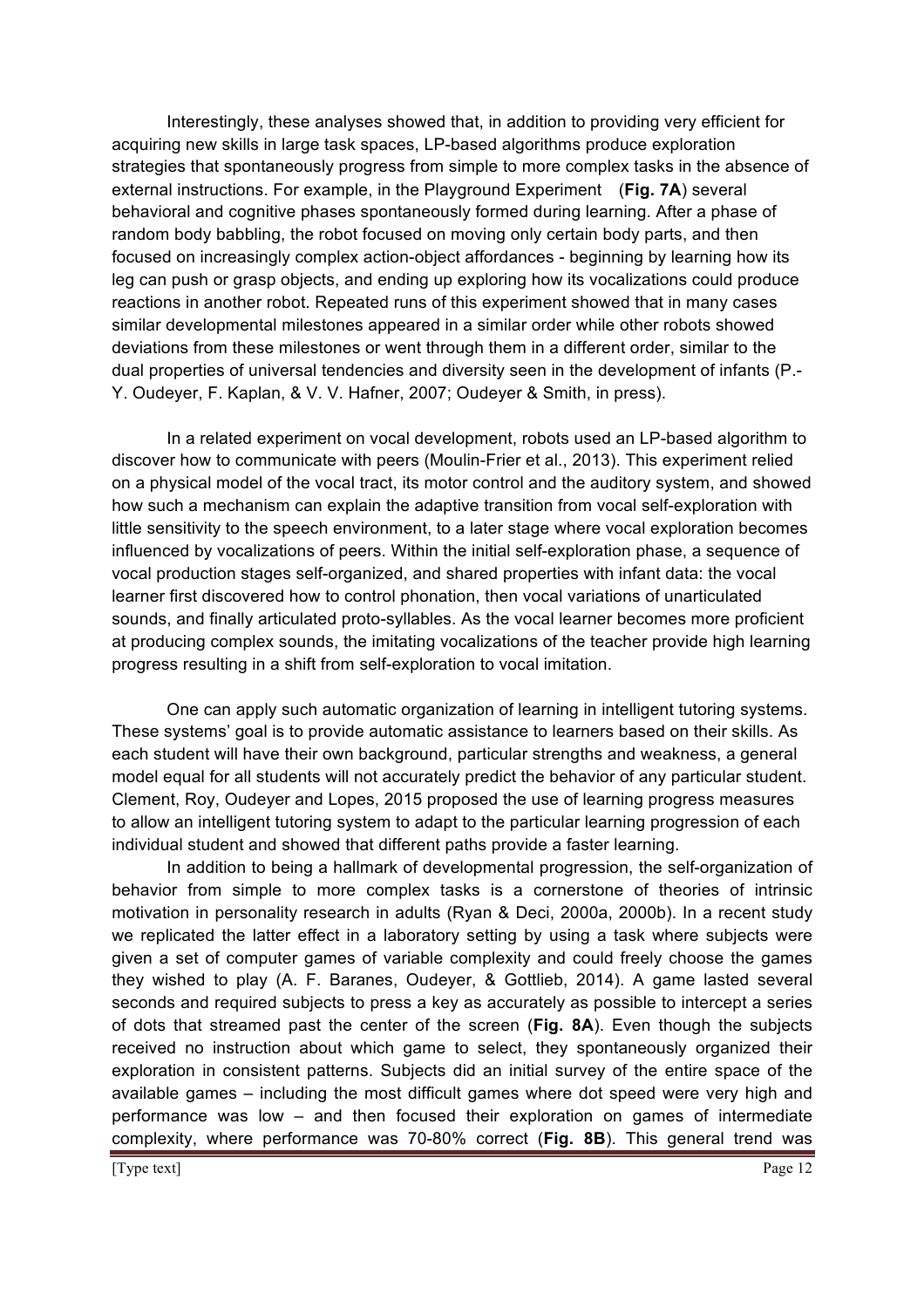modulated by factors such as how much novelty could be found in games of a given complexity, and how the difficulty of tasks was spread along the game distribution.

Therefore, behavioral evidence is consistent with the idea that a self-organizing pattern based on task complexity shapes intrinsically motivated behaviors in a variety of contexts. However, more evidence is needed to establish whether this pattern indicates an LP-based mechanism. Many forms of learning are nonlinear in time (showing effects such as savings and consolidation) and it is unclear whether subjects can accurately track their learning progress or which aspects of progress determine intrinsic motivation. Addressing these questions will be critical for a better understanding of our most elaborate curiosity based forms of exploration.

## **Conclusions**

We reviewed a theory of curiosity that emerges from a synthesis of findings from neuroscience and machine learning fields. A central theme that we stressed throughout the review is the fact that curiosity implies a tight interaction between cognitive and motivational systems. Rather than being an external process that acts *on* learning and cognition, curiosity arises organically in conjunction with these processes. When it is engaged in cognitive processing, the brain does more than simply discriminate, encode, and remember information – it also evaluates the epistemic and emotional qualities of these cognitive operations and uses them to generate the "interest" and intrinsic motivation that determine its future engagement with a specific task.

We have also stressed the fact that the mechanisms that generate curiosity would be ideally adapted to allow agents to discover new and useful regularities in large open-ended spaces that contain unlearnable tasks. This is a formidable challenge for which agents may have no optimal solution, and we proposed that organisms meet this challenge by combining a variety of strategies. These strategies include simple heuristics such as exploration based on novelty, surprise, reward and uncertainty that may have their roots in simpler active sensing behaviors. In addition, they may include more complex targeted investigations potentially based on meta-cognitive estimates of learning progress and information gain. These mechanisms may act in concert to autonomously organize exploration of vast unbounded spaces, steering agents away from overlearnt (low uncertainty) tasks and away from unlearnable (high uncertainty) tasks, toward a middle range where the agent can make learning progress and discover new structures. While many of the views we outlined remain to be refined and substantiated through future research, we hope that they provide a useful road map for identifying the important questions to be addressed in that research.

### **Figure legends**

**Figure 1**. **Cartoon** depicting the essential qualities of curiosity.

**Figure 2**. Brain regions that showed differential activity in high- versus low-curiosity trials during the first question presentation in (Kang et al., 2009). Colored areas showed greater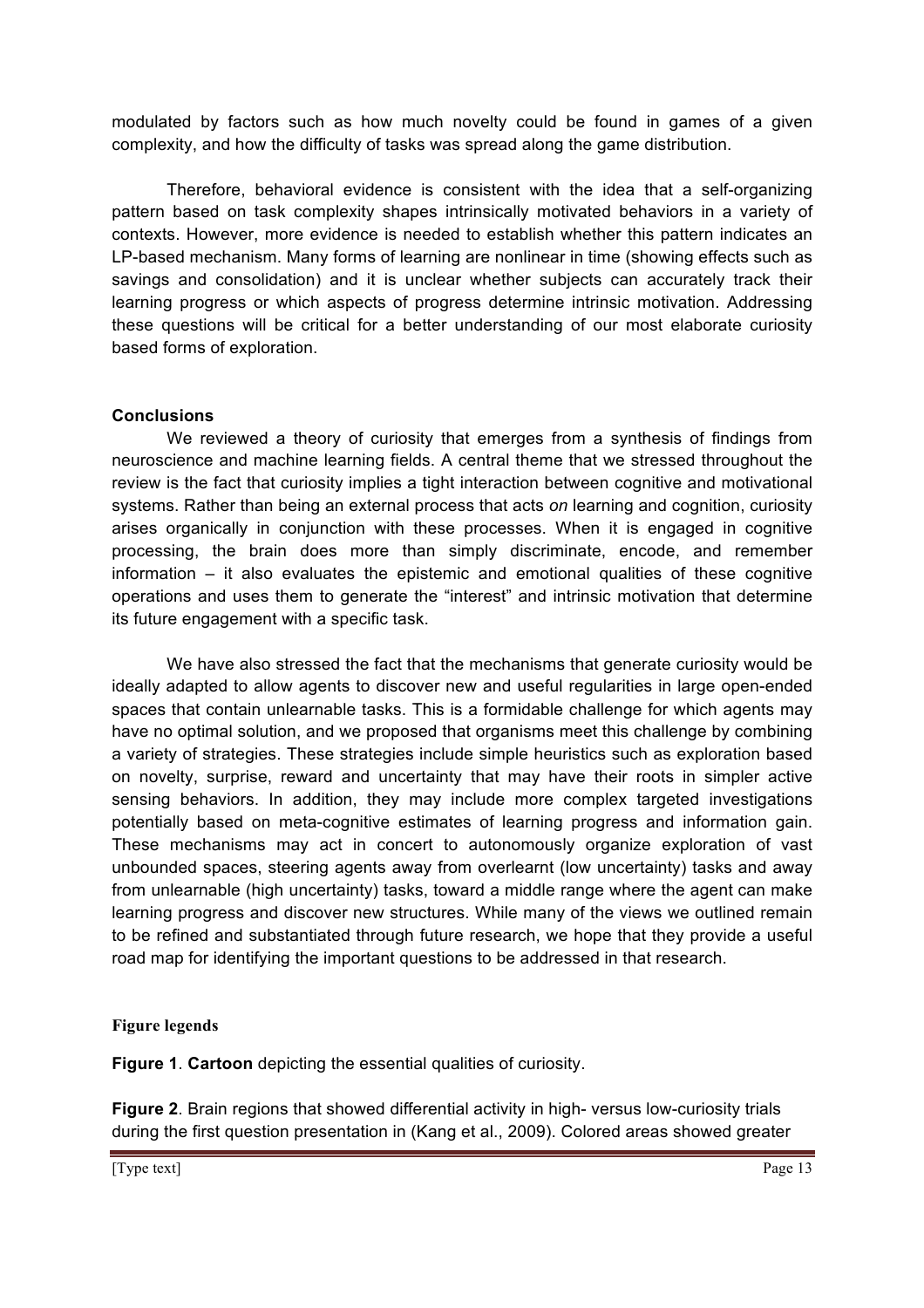anticipatory activation on high-curiosity trials in experiment 1 (p<.001 uncorrected, prep >.99, extent threshold 5) using a median-split analysis (red), the modulator analysis (yellow), and the analysis of residual curiosity (green). The illustration at the right is a close-up view of the overlapping caudate activations. Ant, anterior; Pos, posterior; L, left; R , right; IFG, inferior frontal gyrus. Reproduced with permission from (Kang et al., 2009).

**Figure 3 Dopamine neuron responses in an information choice task A The task sequence.** On each trial after achieving central fixation monkeys viewed a target prefacing an informative (green) or uninformative (orange) cue. Single target trials (top and bottom) were interleaved with 2 -target trials where monkeys were free to select the target they wished to view. If monkeys shifted gaze to the informative target (green) they were shown two subsequent cues that were consistently associated with, respectively, a large or small water reward. If monkeys shifted gaze to the uninformative target (ora nge) they were shown two other cues that were inconsistently associated with the large or small rewards (50% predictive validity). The large and small rewards were equally likely to occur, so that the informative and uninformative targets had equal expected rewards. **B Neural responses of DA cells on the information choice task** The traces show average activity in a population of DA cells, aligned on the time of target presentation, appearance of the reward cues and delivery of the final reward. At the time of target presentation the neurons had stronger responses when the display contained an informative target (dark and light red traces) than when it only contained the uninformative target (blue). After the information was revealed (cue) DA neurons had the expected reward prediction response. At the time of cue presentation they had excitatory and inhibitory responses to, respectively, the high and low reward predictive pattern, and small excitatory responses to the uncertain pattern announcing a 50% probability of reward. At the time of the reward the neurons had excitatory and inhibitory responses upon receipt of, respectively, the large and small reward, but only if this reward was unpredicted (i.e., upon selection of the uninformative cue). Reproduced with permission from (Bromberg-Martin & Hikosaka, 2009).

**Figure 4: Curiosity affects eye movements A. Ocular anticipation in relation to curiosity** For each trial with high or low ratings we computed the distance between the eye position and the left edge of the answer box every 2 ms. Distances were averaged for each subject, and we display the mean and SEM across subjects. Average distances before and after answer onset were compared with a 1-way ANOVA; stars show \*\*  $p$ <10<sup>-45</sup>, \*\*\* $p$ <10<sup>-75</sup>. B **Classification accuracy for different implementations of a machine learning algorithm. Left:** Classification across the entire data set. **Middle.** Classification with across-subject cross-validation. **Right.** Same as **the middle panel** but using only the 15 most informative features. In **the middle and right panels** the open points show individual subject predictions and the black points and bars show average and SEM. Reproduced with permission from (A. F. Baranes et al., 2015).

**Figure 5**. **Independent effects on reward and novelty on visual salience** (**A) Task design** A trial began when the monkeys fixated a central fixation point (small black dot). A reward cue was then presented for 300ms at a randomly selected location that could fall inside the RF of an LIP cell (gray oval) or at the opposite location (for simplicity, only the RF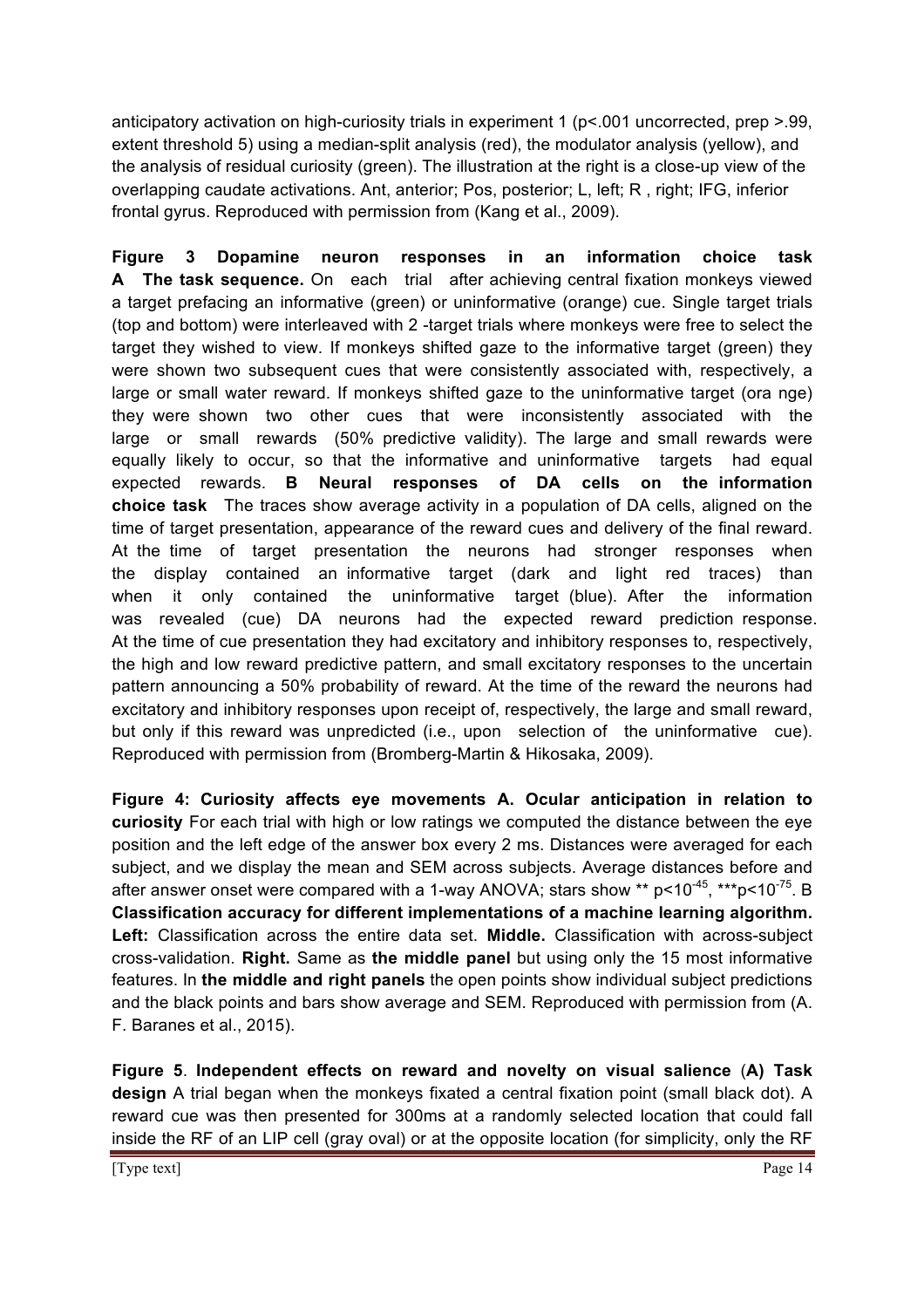location is illustrated). The cue could fall into one of 4 categories depending on whether it was familiar (Fam) or novel (Nov) and signaled a positive (+) or a negative (-) outcome. The cue presentation was followed by a 600ms delay period during which the monkeys had to maintain fixation ("Delay"), and then by the presentation of a saccade target at the same or opposite location relative to the cue. If the monkeys made a correct saccade to the target they received the outcome predicted by the cue – a reward on Nov+ and Fam+ trials, but no reward on Nov- and Fam- trials. Trials with incorrect saccades were immediately repeated. (**B) Cortical oculomotor areas** Lateral view of the macaque brain showing the approximate locations of the FEF and LIP. **(C) LIP neurons are modulated by reward and novelty**  Normalized activity (mean and standard error (SEM)) in a population of LIP cells, elicited by cues that appeared in the RF and which could be familiar or newly-learntand bring "good news" (predicting a reward; Nov+ and Fam+), or bring "bad news" (predicting a lack of reward; Nov- and Fam-). The cues appeared for 300 ms (thick horizontal bar) and were followed by a 600 ms delay period during which the monkeys maintained fixation. The familiar cues showed strong reward modulations, with Fam- cues evoking a lower visual responses and sustained delay period suppression that was not seen for Fam+ cues. However, newly-learnt cues elicited stronger overall responses and weaker reward modulations. In particular, Nov- cues did not elicit the sustained suppression seen for the Fam- cues. **(D) Learning of cue-reward associations as a function of the number of cue exposures during a session**. The points show the duration of anticipatory licking and the normalized visual response (during the visual epoch, 150-300ms after cue onset) as a function of the number of cue exposures during the session. Error bars show SEM. Anticipatory licking for the Nov- cues declined rapidly but the visual response elicited by the Nov- cue remained high throughout the session. Although the monkeys rapidly learn negative cue-reward associations, they are slower to reduce the salience of a "bad news" cue. Reproduced with permission from Peck et al., 2009 (panel B) and Foley et al. 2014 (panels C,D).

**Figure 6. A The** *Active search task* The monkey initiated each trial by fixating a central point and maintaining gaze on it while cue1 was shown in the periphery for 0.3 s. After an additional 1 second of fixation, the fixation point was replaced with a search display containing 3 white placeholders. The monkeys could freely examine during a 2 second "free search" period, when maintaining gaze within a 2 degree window centered on a placeholder for 300 ms caused it to reveal the underlying pattern (a gray square or an additional cue). In the example illustrated, the monkey first uncovered an uninformative gray square and later found cue 2 at the middle location. The search display then disappeared, and after an additional 1.3 s delay (blank screen presentation) , the trial ended with a tone that was accompanied by the outcome (a reward or a lack of reward according to the probability signaled by cue 1). The search behavior was entirely unconstrained and had no bearing on the final outcome. **B Behavior as a function of the reward probability signaled by cue 1**  In the top panel the points show the mean and standard errors across all testing sessions, after z-scoring across cue type within individual sessions. In the bottom panel we computed the probability of finding cue 2 in each session, and show the mean and standard errors of these probabilities, z-scored across all sessions. Stars indicate p < 0.025 (Wilcoxon test). The **insets** in each panel show the average of the raw data per session. The dotted red trace indicates 0% cue 1, the solid red trace shows 100% cue 1 and the solid blue trace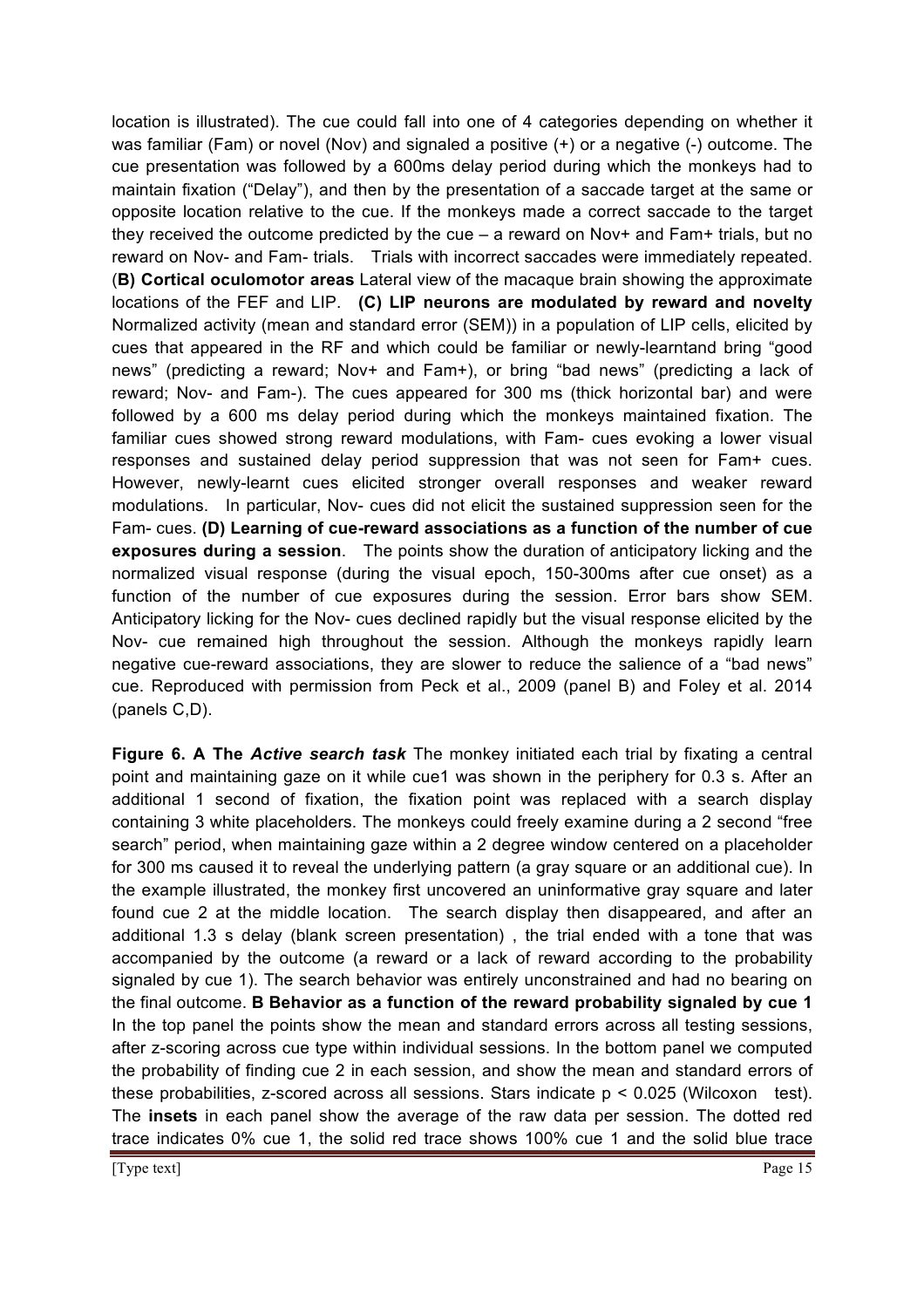shows 50% cue 1. **C RL model simulations. (Top left)** Search behavior (the number of revealed placeholders) shown by a model that incorporates only an operant reward (gray solid trace), only an information reward (black solid trace), or information reward combined with an operant reward (black dotted). **(Top right)** Left panel: Search behavior shown by models that incorporate only an Pavlovian reward (solid trace) or a Pavlovian and operant reward (dotted trace). Right panel: the effect of increasing the weight of the Pavlovian reward. **(Bottom left)** Left panel: Search behavior shown by models that incorporate all 3 reward components, when the information component depends only on the entropy of the reward distribution (solid trace), or on both the reward and visual distributions (dotted trace). Right panel: the effect of increasing  $\alpha_{_{\rm p}}^{}$ , the weight of the Pavlovian reward. **(Bottom right)** Deep or shallow search curves (similar to the behaviors shown by the two monkeys) produced with different parameters of the 3-component model. In all the panels, each point shows the mean and SEM over 100 action selection iterations.

**Figure 7**: **Spontaneous curiosity-driven exploration can be efficiently driven by searching for situations that improve current predictions (LP), and self-organize a learning curriculum of increasing complexiy. A The Playground Experiment :** a quadruped robot placed on an infant play mat with a set of nearby objects, as well as an 'adult' robot peer. The robot is equipped with a repertoire of motor primitives parameterized by several continuous numbers, which can be combined to form a large continuous space of possible actions. The robot learns how to use and tune them to affect various aspects of its surrounding environment, and exploration is driven by maximization of learning progress using the R-IAC architecture. We observe the self- organization of structured developmental trajectories, whereby the robot explores objects and actions in a progressively more complex stage-like manner while acquiring autonomously diverse affordances and skills that can be reused later on. The robot also discovers primitive vocal interaction as a result of the same process. **B** The R-IAC architecture implements this curiosity-driven process with several modules. A prediction machine (M) learns to predict the consequences of actions taken by the robot in given sensory states. A meta-cognitive module (metaM) estimates the evolution of errors in prediction of M in various subregions of the sensorimotor space, which in turn is used to compute learning progress as an intrinsic reward. Because the sensorimotor flow does not come pre- segmented into activities and tasks, a system that seeks to maximize differences in learnability is also used to progressively categorize the sensorimotor space into regions, which incrementally model the creation and refining of activities/tasks. Then an action selection system chooses activities to explore for which estimated learning progress is high. This choice is stochastic in order to monitor other activities for which learning progress might increase. **C** Confronted with four sensorimotor activities characterized by different learning profiles (i.e., evolution of prediction errors), exploration driven by maximization of learning progress results in avoidance of activities already predictable (curve 4) or too difficult to learn to predict (curve 1) to focus first on the activity with the fastest learning rate (curve 3) and eventually, when the latter starts to reach a plateau, to switch to the second most promising learning situation (curve 2). This allows the creation of an organized exploratory strategy necessary to engage in open-ended development. Adapted with permission from (REF).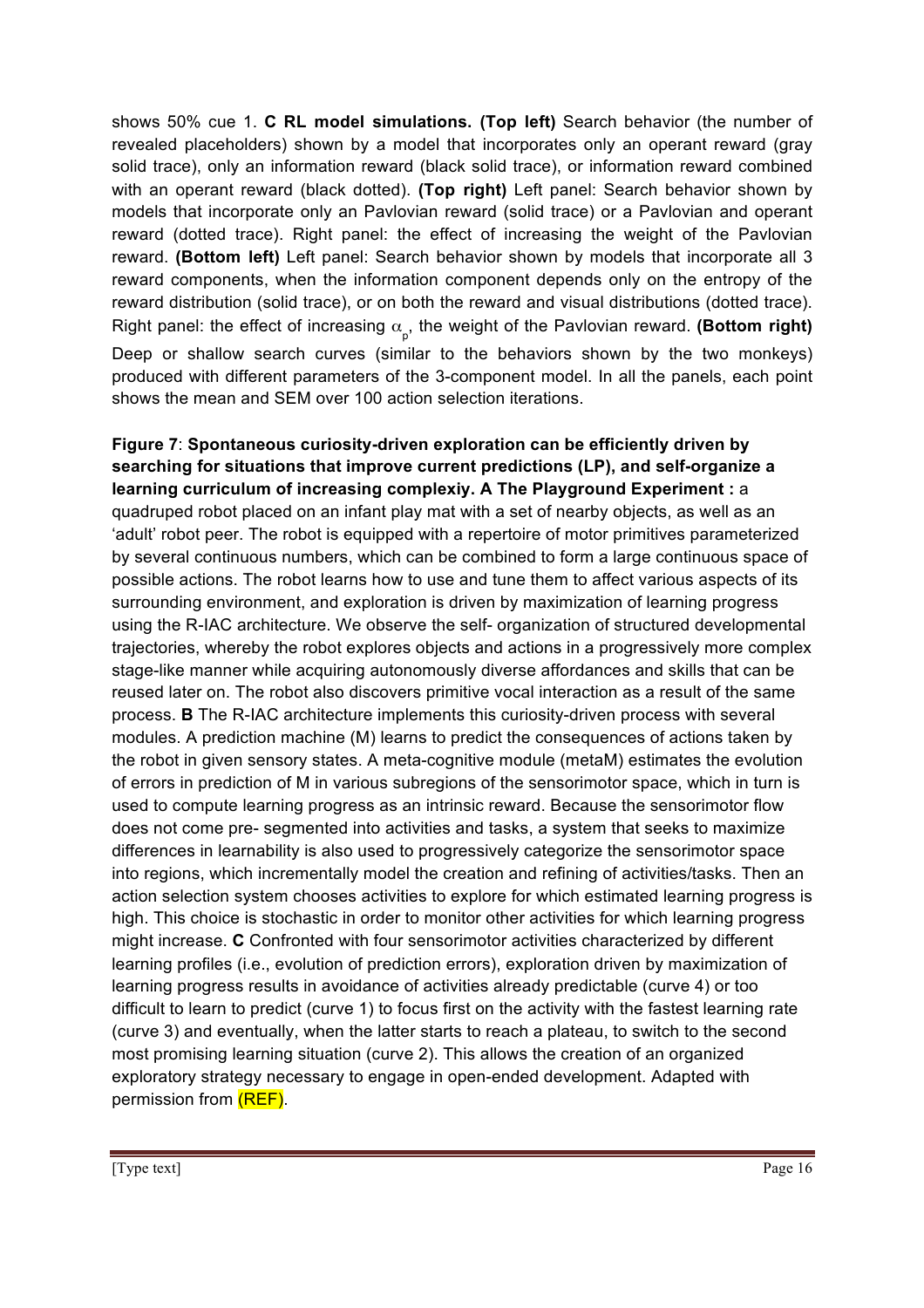**Figure 8: Intrinsically motivated exploration in a laboratory game. A: Task design.** The top panel shows an individual game lasting ~30 seconds, in which subjects pressed a key to intercept a stream of moving dots (arrow) as they crossed the screen center. **The bottom panel shows the selection screen** with 64 games from which subjects could freely choose which game they wished to sample. **B The speed (difficulty) of the selected games during a session.** The colormap indicates the probability of selection of a given speed, measured across all subjects in a sliding window over the session**.** Adapted with permission from (A. F. Baranes et al., 2014).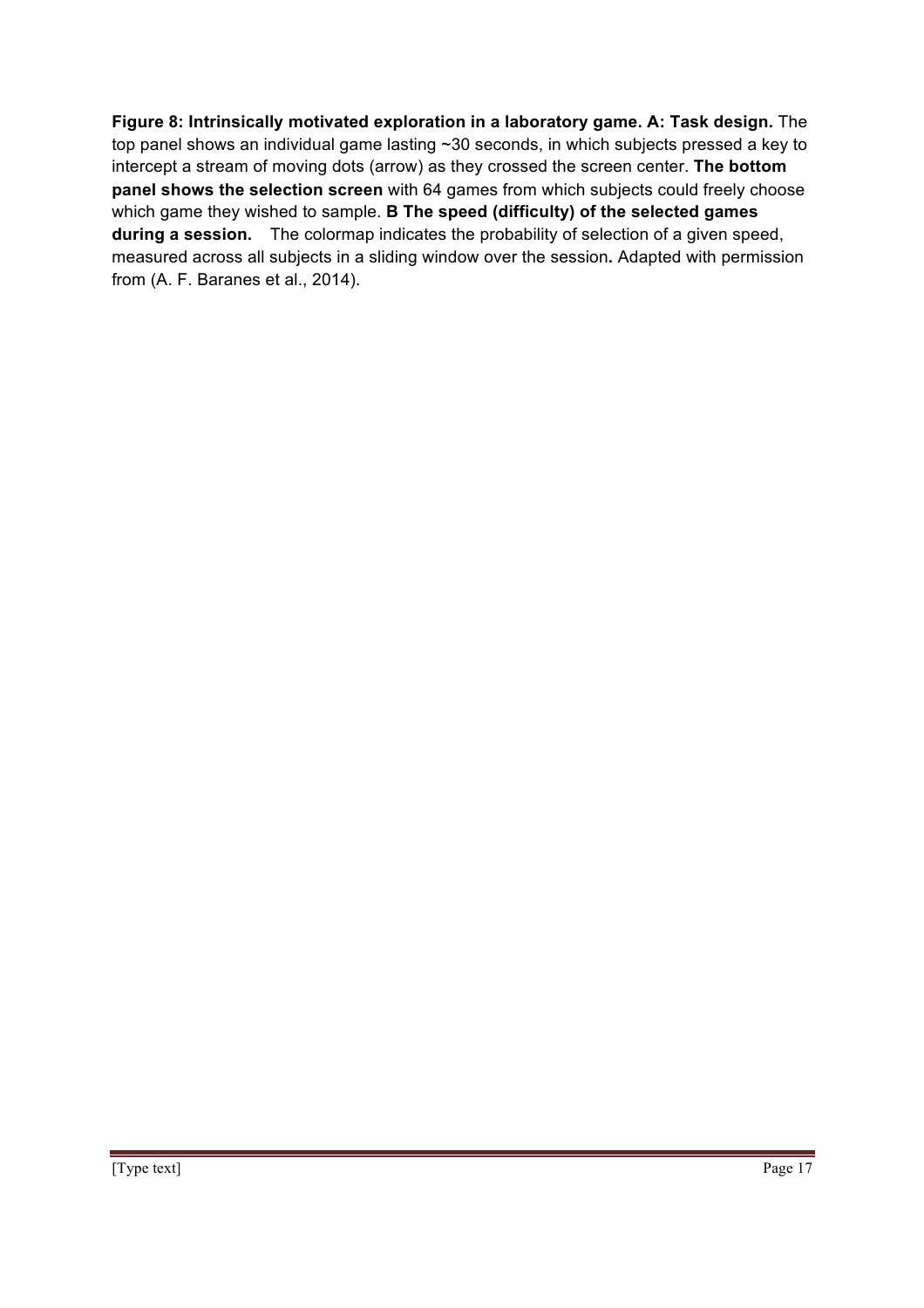#### **References**

- Baldi, P., & Itti, L. Of bits and wows: A Bayesian theory of surprise with applications to attention. Neural Netw, 23(5), 649-666.
- Baranès, A., & Oudeyer, P.-Y. (2009). R-IAC: Robust intrinsically motivated exploration and active learning. Autonomous Mental Development, IEEE Transactions on, 1(3), 155-169.
- Baranes, A., & Oudeyer, P. Y. (2013). Active learning of inverse models with intrinsically motivated goal exploration in robots. Robotics and Autonomous Systems, 61(1), 49-73.
- Baranes, A. F., Oudeyer, P. Y., & Gottlieb, J. (2014). The effects of task difficulty, novelty and the size of the search space on intrinsically motivated exploration. Frontiers in Neuroscience(Oct. 14).
- Baranes, A. F., Oudeyer, P. Y., & Gottlieb, J. (2015). Eye movements encode epistemic curiosity in human observers. Vis Res, in press.
- Barto, A., Mirolli, M., & Baldassare, G. (2013). Novelty or surprise? Frontiers in Psychology, 11 December.
- Bisley, J., & Goldberg, M. (2010). Attention, intention, and priority in the parietal lobe. Annual Review of Neuroscience, 33, 1-21.
- Blanchard, T. C., Hayden, B. Y., & Bromberg-Martin, E. S. (2015). Orbitofrontal cortex uses distinct codes for different choice attributes in decisions motivated by curiosity. Neuron, 85(3), 602- 614.
- Brafman, R. I., & Tennenholtz, M. (2003). R-max-a general polynomial time algorithm for near-optimal reinforcement learning. The Journal of Machine Learning Research, 3, 213-231.
- Bromberg-Martin, E. S., & Hikosaka, O. (2009). Midbrain dopamine neurons signal preference for advance information about upcoming rewards. Neuron, 63(1), 119-126.
- Castro, D. C., & Berridge, K. C. (2014). Advances in the neurobiological basis for food "liking" versus "wanting". Physiology and Behavior, 136, 22-30.
- Daddoua, N., Lopes, M., & Gottlieb, J. (2016). Intrinsically motivated visual exploration is sensitive to reward and uncertainty in non-human primates. Scientific Reports, in press.
- Dayan, P., Niv, Y., Seymour, B., & Daw, N. D. (2006). The misbehavior of value and the discipline of the will. Neural Netw, 19(8), 1153-1160.
- Flagel, S. B., Clark, J. J., Robinson, T. E., Mayo, L., Czul, A., Willuhn, I., et al. (2011). A selective role for dopamine in stimulus-reward learning. Nature, 469(7328), 53-57.
- Foley, N. C., Jangraw, D. C., Peck, C., & Gottlieb, J. (2014). Novelty enhances visual salience independently of reward in the parietal lobe. J neurosci, 34(23), 7947-7957.
- Friston, K., Rigoli, F., Ognibene, D., Mathys, C., Fitzgerald, T., & Pezzulo, G. (2015). Active inference and epistemic value. Cognitive neuroscience, 1-28.
- Friston, K., Schwartenbeck, P., Fitzgerald, T., Moutoussis, M., Behrens, T., & Dolan, R. J. (2013). The anatomy of choice: active inference and agency. Front Hum Neurosci, 7, 598.
- Gottlieb, J., Hayhoe, M., Hikosaka, O., & Rangel, A. (2014). Attention, reward and information seeking. Journal of Neuroscience, 34(46), 15497-154504.
- Gruber, M. J., Gelman, B. D., & Ranganath, C. (2014). States of curiosity modulate hippocampusdependent learning via the dopaminergic circuit. Neuron, 84(2), 486-496.
- Hayhoe, M., & Ballard, D. (2014). Modeling task control of eye movements. . Current Biology, 24(13), 622-628.

[Type text] Page 18 and the set of the set of the set of the set of the set of the set of the set of the set of the set of the set of the set of the set of the set of the set of the set of the set of the set of the set of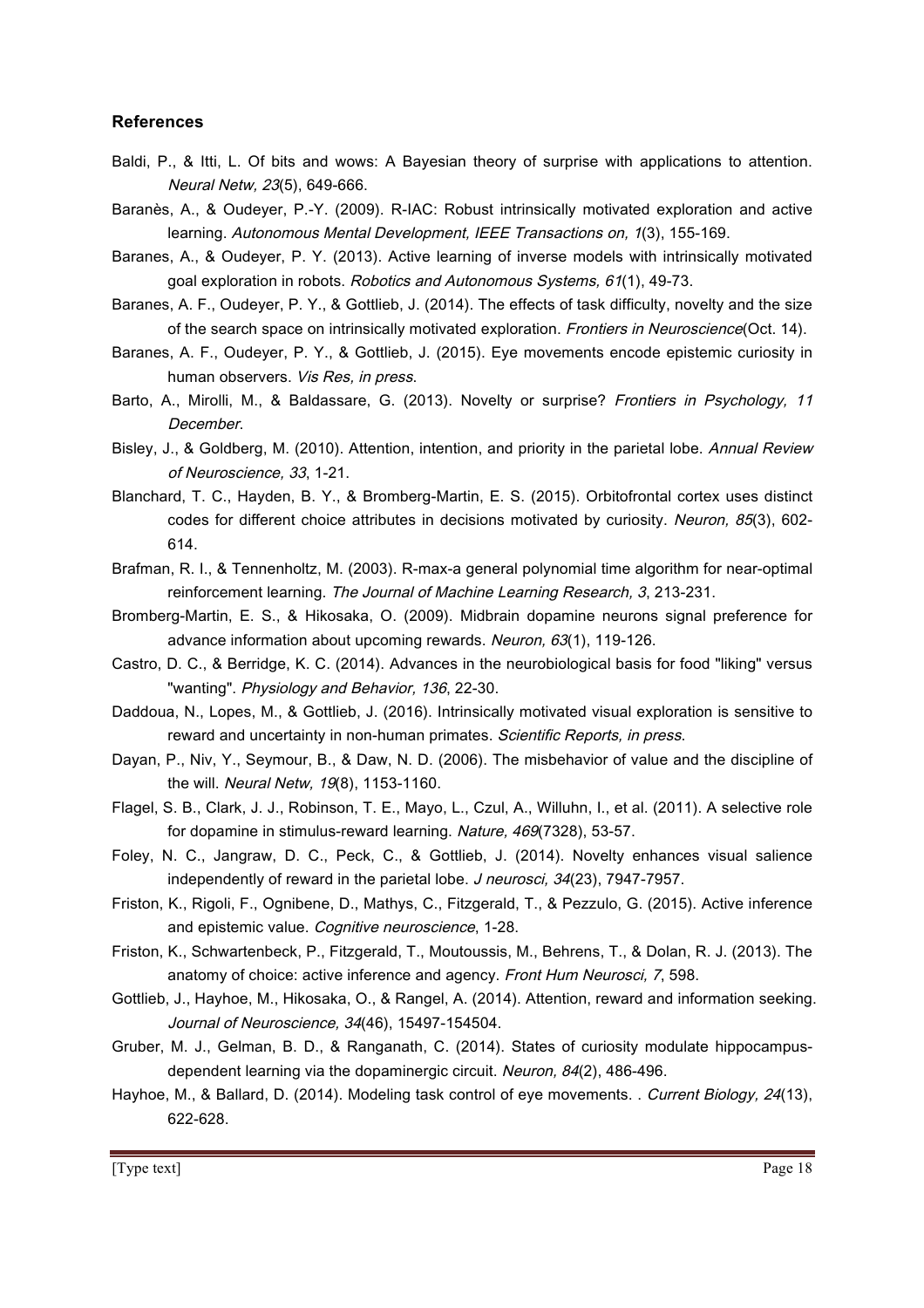- Hickey, C., Chelazzi, L., & Theeuwes, J. (2010a). Reward changes salience in human vision via the anterior cingulate. Journal of Neuroscience, 30(33), 11096-11103.
- Hickey, C., Chelazzi, L., & Theeuwes, J. (2010b). Reward guides vision when it's your thing: trait reward-seeking in reward-mediated visual priming. PLoS One, 5(11), e14087.
- Horvitz, J. C. (2000). Mesolimbocortical and nigrostriatal dopamine responses to salient non-reward events. Neuroscience, 96(4), 651-656.
- Itti, L., & Baldi, P. (2009). Bayesian surprise attracts human attention. Vision research, 49(10), 1295-1306.
- Kakade, S., & Dayan, P. (2002). Dopamine: generalization and bonuses. Neural Netw, 15(4-6), 549- 559.
- Kang, M. J., Hsu, M., Krajbich, I. M., Loewenstein, G., McClure, S. M., Wang, J. T., et al. (2009). The wick in the candle of learning: epistemic curiosity activates reward circuitry and enhances memory. Psychol Sci, 20(8), 963-973.
- Laurent, P. A. (2008). The emergence of saliency and novelty responses from Reinforcement Learning principles. Neural networks : the official journal of the International Neural Network Society, 21(10), 1493-1499.
- Litman, J. A. (Ed.). (2007). Curiosity as a feeling of interest and feeling of deprivation: the I/D model of curiosity: Nova Science Publishers, Inc.
- Lopes, M., Lang, T., Toussaint, M., & Oudeyer, P.-Y. (2012, 2012). Exploration in model-based reinforcement learning by empirically estimating learning progress. Paper presented at the Neural Information Processing Systems (NIPS 2012).
- Lopes, M., & Montesano, L. (2014). Active learning for autonomous intelligent agents: exploration, curiosity and interaction arXiv: 1403.1497 [ca.Al].
- Lopes, M., & Oudeyer, P.-Y. (2010). Guest editorial active learning and intrinsically motivated exploration in robots: Advances and challenges. IEEE Transactions on Autonomous Mental Development, 2(2), 65-69.
- Lopes, M., & Oudeyer, P.-Y. (2012, 2012). The strategic student approach for life-long exploration and learning. Paper presented at the Development and Learning and Epigenetic Robotics (ICDL), 2012 IEEE International Conference on.
- Lowenstein, G. (1994). The psychology of curiosity: a review and reinterpretation. Psychological Bulletin, 116(1), 75-98.
- Moulin-Frier, C., Nguyen, S. M., & Oudeyer, P.-Y. (2013). Self-organization of early vocal development in infants and machines: the role of intrinsic motivation. Frontiers in psychology, 4.
- Nguyen, S. M., & Oudeyer, P.-Y. (2013). Socially guided intrinsic motivation for robot learning of motor skills. Autonomous Robots.
- Oudeyer, P.-Y., Kaplan, F., & Hafner, V. V. (2007). Intrinsic motivation systems for autonomous mental development. Evolutionary Computation, IEEE Transactions on, 11(2), 265-286.
- Oudeyer, P. Y., Kaplan, F., & Hafner, V. V. (2007). Instrinsic motivation systems for autonomous mental development. IEEE Transactions on Evolutionary Computations, 11(2), 265-286.
- Oudeyer, P. Y., & Smith, L. (in press). How evolution may work through curiosity-driven developmental process. Topics in Cognitive Science.
- Peck, C. J., Jangraw, D. C., Suzuki, M., Efem, R., & Gottlieb, J. (2009). Reward modulates attention